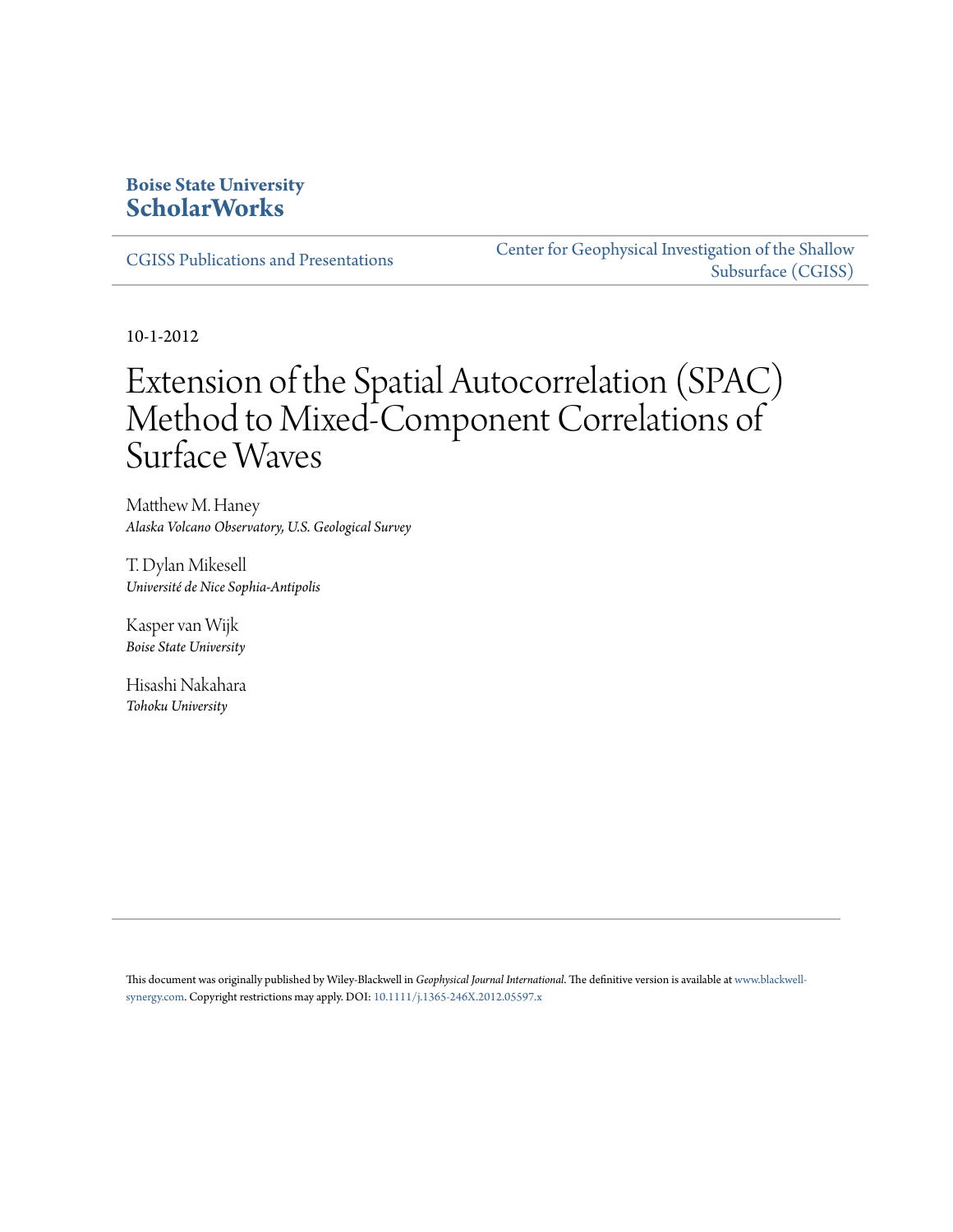## **Extension of the spatial autocorrelation (SPAC) method to mixed-component correlations of surface waves**

Matthew M. Haney,<sup>1</sup> T. Dylan Mikesell,<sup>2</sup> Kasper van Wijk<sup>3</sup> and Hisashi Nakahara<sup>4</sup>

<sup>1</sup>*Alaska Volcano Observatory, U.S. Geological Survey, Anchorage, AK* 99508*, USA. E-mail: mhaney@usgs.gov*

<sup>2</sup>*Geoazur, Centre National de la Recherche Scientifique (UMR ´* 6526*) Observatoire de la Cote d'Azur, Universit ˆ e de Nice Sophia-Antipolis, Valbonne, France ´* <sup>3</sup>*Department of Geosciences, Boise State University, Boise, ID* 83725*, USA*

<sup>4</sup>*Department of Geophysics, Graduate School of Science, Tohoku University, Aoba-ku, Sendai* 980*-*8578*, Japan*

Accepted 2012 June 28. Received 2012 June 19; in original form 2011 November 3

#### **SUMMARY**

Using ambient seismic noise for imaging subsurface structure dates back to the development of the spatial autocorrelation (SPAC) method in the 1950s. We present a theoretical analysis of the SPAC method for multicomponent recordings of surface waves to determine the complete  $3 \times 3$ matrix of correlations between all pairs of three-component motions, called the correlation matrix. In the case of isotropic incidence, when either Rayleigh or Love waves arrive from all directions with equal power, the only non-zero off-diagonal terms in the matrix are the vertical–radial (ZR) and radial–vertical (RZ) correlations in the presence of Rayleigh waves. Such combinations were not considered in the development of the SPAC method. The method originally addressed the vertical–vertical (ZZ), RR and TT correlations, hence the name spatial autocorrelation. The theoretical expressions we derive for the ZR and RZ correlations offer additional ways to measure Rayleigh wave dispersion within the SPAC framework.

Expanding on the results for isotropic incidence, we derive the complete correlation matrix in the case of generally anisotropic incidence. We show that the ZR and RZ correlations have advantageous properties in the presence of an out-of-plane directional wavefield compared to ZZ and RR correlations. We apply the results for mixed-component correlations to a data set from Akutan Volcano, Alaska and find consistent estimates of Rayleigh wave phase velocity from ZR compared to ZZ correlations. This work together with the recently discovered connections between the SPAC method and time-domain correlations of ambient noise provide further insights into the retrieval of surface wave Green's functions from seismic noise.

**Key words:** Time series analysis; Interferometry; Surface waves and free oscillations; Theoretical seismology; Wave propagation.

#### **1 INTRODUCTION**

Seismologists often encounter signals that do not exhibit distinct *P*- or *S*-wave phase arrivals. Examples of these signals include oceanic microseisms (Tanimoto & Alvizuri 2006; Muyzert 2007a,b), the Earth's hum (Rhie & Romanowicz 2004), glacial earthquakes (Ekström *et al.* 2003), volcanic tremor (Ferrazzini *et al.* 1991; Haney 2010), volcanic explosions (Chouet *et al.* 2005) and debris flows such as lahars (Zobin *et al.* 2009). For these cases, the seismologist's standard toolbox, based on picking the arrival times and amplitudes of body-wave phase arrivals, is not applicable. At best, for short duration signals such as regional earthquakes and teleseisms, passing surface waves can be identified and used to infer structure of the crust and upper mantle (Dorman & Ewing 1962). Recent advances in seismology, including ambient noise tomography (ANT), have pioneered the use of extended signals lacking body waves for the purpose of imaging Earth structure. ANT achieves this goal by correlating long-time recordings of ambient seismic noise within the frequency band dominated by the oceanic microseism (<1 Hz). Although the proliferation of ambient noise techniques has mostly occurred during the past decade, the idea of correlating long duration seismic signals from spatially extended sources goes back much further. In fact, the basic approach to interstation correlation originates over 50 yr ago, in seminal papers by Aki (1957, 1965). Aki's spatial autocorrelation (SPAC) method has subsequently been used to study shallow subsurface structure using wavefields composed of microseisms (Okada 2003) and volcanic tremor (Ferrazzini *et al.* 1991; Chouet 1996; Chouet *et al.* 1998; Saccorotti *et al.* 2003). Okada (2003) provided a comprehensive review of the SPAC method, also known as the microtremor method.

GJI Seismology

GJI Seismology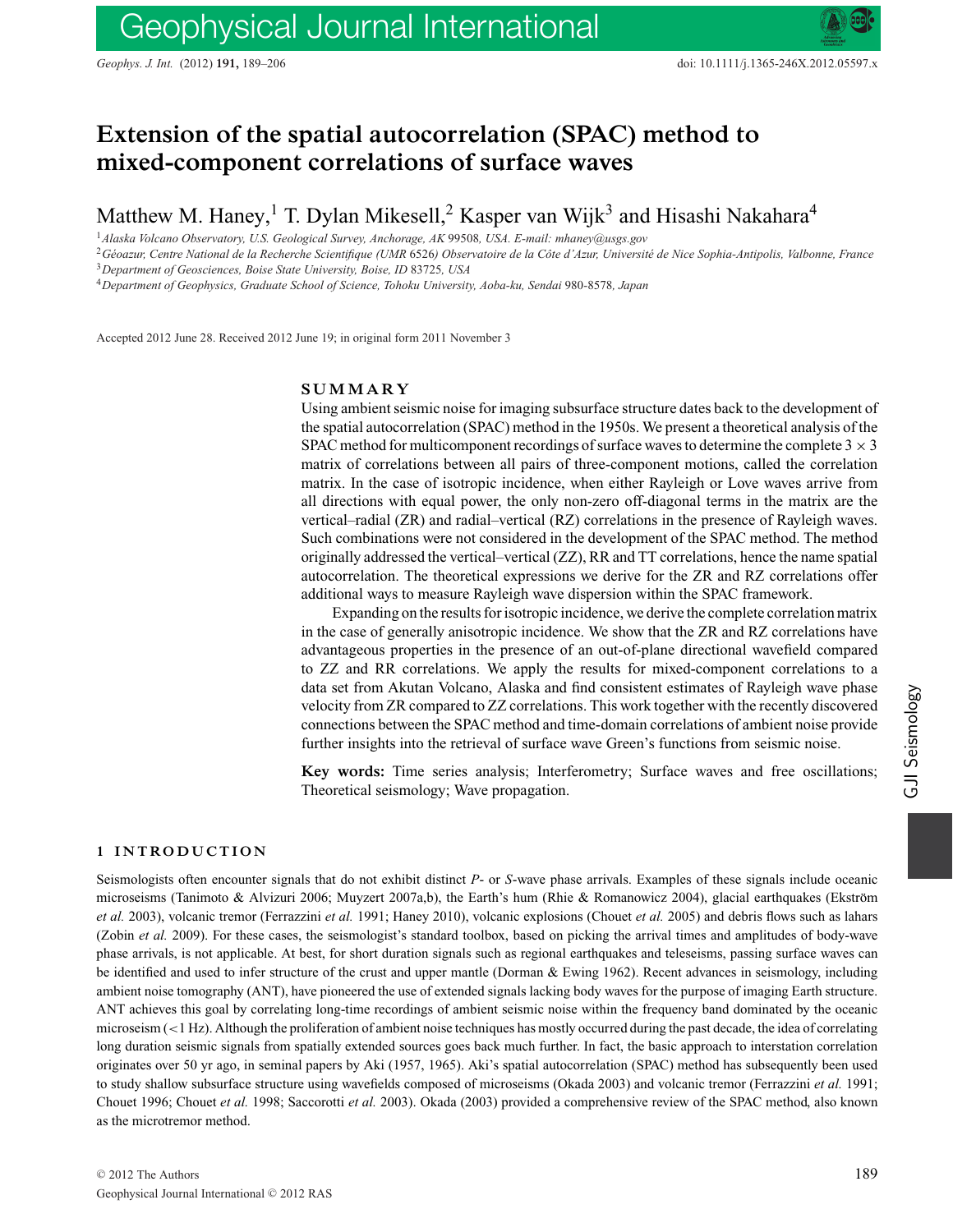Recently, Aki's work has been revisited in light of advances made in the use of ambient noise following the groundbreaking work of Campillo & Paul (2003). Connections between time-domain ambient noise correlations and the SPAC method have been explored by several authors (Chávez-García & Luzón 2005; Chávez-García et al. 2005; Nakahara 2006; Ekström et al. 2009; Prieto et al. 2009; Tsai 2009; Harmon *et al.* 2010; Tsai & Moschetti 2010). In the presence of an isotropic noise field, Nakahara (2006) connected the Fourier transform of the time-domain ambient noise correlation and the spectral correlation coefficient from the SPAC method. Building on this connection, Ekström *et al.* (2009) showed that the zeros in the real part of the spectrum of averaged time-domain correlations could be associated with the spectral zeros predicted by Aki's SPAC theory. In the case of an anisotropic noise field, Nakahara (2006) derived expressions for time-domain ambient noise correlations drawing on results derived in the field of acoustics (Cox 1973; Teal *et al.* 2002). Through these studies, the SPAC method and time-domain correlations have been shown to be different but largely equivalent ways of using ambient noise to gain information on the structure of the subsurface.

Despite the connections forged between the two methods, comparisons between SPAC and time-domain correlations have thus far been limited to discussions of correlations between vertical–vertical (ZZ) components, with some discussion of radial–radial (RR) and transverse–transverse (TT) components (Chávez-García & Luzón 2005). Cho & Tada (2006) and Tada & Cho (2007) have extended the SPAC method under general conditions for three-component recordings. However, mixed components of polarized waves, such as ZR and RZ, have not been considered before. This is due in part to the fact that Aki (1957) only discussed ZZ, RR and TT correlations in the original paper on the SPAC method. In fact, the SPAC method has its name in part because it considers correlations between identical components, and therefore, a comparison between the complete Green's tensor of time-domain correlations and the SPAC method cannot be made. Even so, several authors have presented the full matrix of possible time-domain ambient noise correlations from three-component instruments (Campillo & Paul 2003; Stehly *et al.* 2007; Roux 2009; Durand *et al.* 2011; Roux *et al.* 2011). Recent work by Van Wijk *et al.* (2011) on the mixed components in the time domain suggests these independent results provide additional information that may be more robust than the diagonal terms. In this work, we extend the SPAC method to the complete matrix of correlation coefficients and compare the result to time-domain correlations between three-component instruments. Furthermore, we quantify the sensitivity of the different components of the correlation matrix to out-of-plane, directional ambient noise. To do so, we proceed in the way shown by Nakahara (2006) for unpolarized waves recorded on a single vertical component.

For isotropic incidence, our results for the off-diagonal components of the Rayleigh  $\phi^R$  and Love  $\phi^L$  wave correlation coefficient matrices, combined with Aki's results for the main diagonal, can be summarized as follows:

$$
\phi^{R}(r,\omega) = \begin{bmatrix} \phi_{ZZ}^{R} & \phi_{ZR}^{R} & \phi_{RT}^{R} \\ \phi_{RZ}^{R} & \phi_{RR}^{R} & \phi_{RT}^{R} \\ \phi_{TZ}^{R} & \phi_{TR}^{R} & \phi_{TT}^{R} \end{bmatrix} = P^{R}(\omega) \times \begin{bmatrix} J_{0}(\omega r/c_{R}) & -R J_{1}(|\omega| r/c_{R}) & 0 \\ R J_{1}(|\omega| r/c_{R}) & R^{2} [J_{0}(\omega r/c_{R}) - J_{2}(\omega r/c_{R})]/2 & 0 \\ 0 & 0 & R^{2} [J_{0}(\omega r/c_{R}) + J_{2}(\omega r/c_{R})]/2 \end{bmatrix}
$$
(1)

$$
\phi^L(r,\omega) = \begin{bmatrix} \phi_{ZZ}^L & \phi_{ZR}^L & \phi_{ZT}^L \\ \phi_{KZ}^L & \phi_{KR}^L & \phi_{KT}^L \\ \phi_{TZ}^L & \phi_{TR}^L & \phi_{TT}^L \end{bmatrix} = P^L(\omega) \times \begin{bmatrix} 0 & 0 & 0 \\ 0 & [J_0(\omega r/c_L) + J_2(\omega r/c_L)]/2 & 0 \\ 0 & 0 & [J_0(\omega r/c_L) - J_2(\omega r/c_L)]/2 \end{bmatrix},
$$
(2)

where  $\omega$  is angular frequency, r is radial distance,  $c_R$  is Rayleigh wave velocity,  $c_L$  is Love wave velocity, R is the ratio of the horizontal-tovertical motion of the Rayleigh waves,  $P^R$  is the power spectrum of the Rayleigh waves,  $P^L$  is the power spectrum of the Love waves and *J*<sub>0</sub>,  $J_1$  and  $J_2$  are Bessel functions of the zeroth, first and second orders, respectively. Note that the correlation matrix for the Love waves lacks non-zero off-diagonal components in this case. Thus, Aki's theory for Love waves is complete for isotropic incidence. Moving beyond an isotropic wavefield, we also derive the Rayleigh and Love wave correlation coefficient matrices for generally anisotropic incidence (Appendix A). For anisotropic incidence, all off-diagonal components are non-zero in general for both Rayleigh and Love waves.

In the following, we present the theory for Rayleigh wave propagation in 1-D and 2-D and make connections with the time-domain Green's functions. We show the robustness of ZR correlations in the presence of out-of-plane ambient noise. With data from two broadband seismometers at Akutan Volcano, Alaska, we use ZR correlations to obtain Rayleigh wave dispersion curve measurements within the SPAC methodology that are complementary to measurements from ZZ correlations.

#### 2 THE 1-D CASE FOR RAYLEIGH WAVES

We begin by analysing Rayleigh waves in a 1-D setting. Although the results we derive are not the ultimate findings of our study, the 1-D case has many conceptual similarities to the 2-D case. In this way, we can demonstrate the extensions we propose to the original SPAC method of Aki (1957) without some of the complexities of the 2-D case. Our derivation follows closely the development of SPAC in Aki (1957) and we adopt much of the notation used in that paper. We refer to the original manuscript for detailed discussions on the assumptions inherent to the method.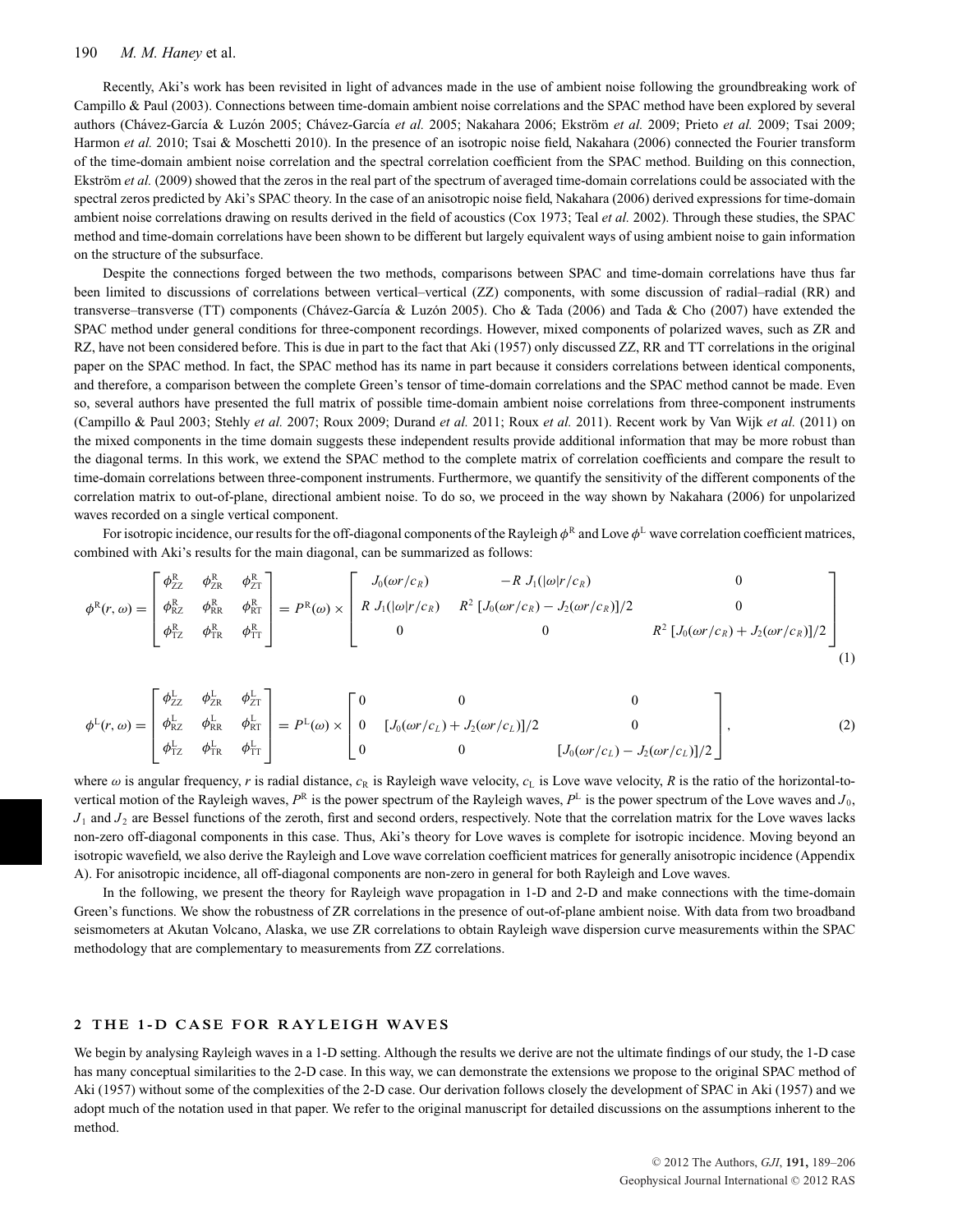The 1-D case generally consists of Rayleigh waves propagating to the left or right within a single vertical plane. The horizontal *ux* and vertical  $u<sub>z</sub>$  displacements associated with the Rayleigh wave satisfy

$$
u_z(x,t) = \sum_{n=-\infty}^{\infty} A_n \exp(i\rho_n x) \cos(c\rho_n t) + \sum_{n=-\infty}^{\infty} \frac{B_n}{c\rho_n} \exp(i\rho_n x) \sin(c\rho_n t)
$$
(3)

$$
u_x(x,t) = \sum_{n=-\infty}^{\infty} -RA_n \operatorname{sgn}(\rho_n) \operatorname{exp}(i\rho_n x) \sin(c\rho_n t) + \sum_{n=-\infty}^{\infty} R \frac{B_n}{c\rho_n} \operatorname{sgn}(\rho_n) \operatorname{exp}(i\rho_n x) \cos(c\rho_n t)
$$
(4)

where *c* is the wave speed, *R* is the ratio of the horizontal-to-vertical motion and  $\rho_n = 2\pi n/L$  is the wavenumber associated with the *n*th lateral mode over a finite interval of length *L*. Eq. (3) has the same form as the solution to the 1-D wave equation presented by Aki (1957). To analyse Rayleigh waves, we have added the coupled equation for  $u_x$  in eq. (4). The Rayleigh waves considered here are assumed to consist of a single vertical mode, for example, the fundamental mode as in Aki (1957). Note that  $u_x$  is different from  $u_z$  in the following ways:

(i) It generally has a different amplitude, represented by the ellipticity *R*.

(ii) It is phase-shifted by 90◦ in time.

(iii) The sense of its motion changes whether the Rayleigh wave is propagating to the left or right.

Since  $u_x$  and  $u_z$  are real, the factors  $A_n$  and  $B_n$  are the complex conjugates of  $A_{-n}$  and  $B_{-n}$ . Furthermore, as shown in eq. (4) of Aki (1957), the amplitudes of the different modes are assumed to be uncorrelated random variables (Lobkis & Weaver 2001):

$$
\overline{A_n A_m} = |A_n|^2 \, \delta_{n,-m} \tag{5}
$$

with an analogous relation for *Bn*. The symbol δ is the Kronecker delta function and the horizontal bar denotes averaging. Since they are uncorrelated random variables, the different lateral modes are taken to be in a state of white noise.

We first consider the spatial correlation of the vertical components, which was previously analysed by Aki (1957):

$$
\phi_{ZZ}(\xi, t) = u_z(x, t) u_z(x + \xi, t).
$$
\n(6)

\nBased on eq. (5) above, the spatial correlation is given by

$$
\phi_{ZZ}(\xi, t) = \sum_{n = -\infty}^{\infty} \left[ |A_n|^2 \cos^2 (c\rho_n t) + \frac{|B_n|^2}{c^2 \rho_n^2} \sin^2 (c\rho_n t) \right] \exp (i\rho_n \xi), \tag{7}
$$

where we have used the property

$$
\overline{A_n B_m} = -\overline{A_m B_n} \, \delta_{n,-m} \tag{8}
$$

to cancel the two terms with dependence on time as  $\sin(c\rho_n t)\cos(c\rho_n t)$ . Note that this is different in form than the analogous property invoked in eq. (6) of Aki (1957), which was simply  $\overline{A_n B_m} = 0$ . In subsequent uses of these quantities, we omit the horizontal bar but the averaging is assumed. Thus, Re  $(A_nB_{-n}) =$ Re  $(A_{-n}B_n) = 0$  as in Aki (1957) but the imaginary parts of these terms are non-zero and opposite in sign.

Aki (1957) explains that the condition  $\overline{A_n B_m} = 0$  physically means the initial distributions of displacement and particle velocity are independent. It is worth noting that the alternative condition we adopt in this paper, eq. (8), also satisfies this physical requirement. The condition in eq. (8) is less restrictive than the condition from Aki (1957): it implies that the sum of the terms *AnB*−*<sup>n</sup>* and *A*−*nBn* is zero instead of each term being equal to zero individually. This distinction was not important for Aki (1957) since mixed-components were not analyzed, but will play a major role here.

As pointed out by Aki (1957), the time dependence in eq. (7) can be removed if we assume that

$$
|A_n|^2 = \frac{|B_n|^2}{c^2 \rho_n^2} = |G(\rho_n)|^2 \frac{\Delta \rho_n}{2\pi}.
$$
\n(9)

This is the equipartition condition, with *G* being a deterministic variable. The equipartition condition physically means that the different modes contribute an equal amount of energy (Snieder *et al.* 2010). In this way, eq. (7) loses its dependence on time and becomes

$$
\phi_{ZZ}(\xi) = \sum_{n=-\infty}^{\infty} |G(\rho_n)|^2 \frac{\Delta \rho_n}{2\pi} \exp(i\rho_n \xi).
$$
\n(10)

As shown by Aki (1957), we can transition from the discrete wavenumber  $\rho_n$  to a continuous variable  $\rho$  and change the summation to an integral

$$
\phi_{ZZ}(\xi) = \frac{1}{2\pi} \int_{-\infty}^{\infty} |G(\rho)|^2 \exp(i\rho\xi) d\rho.
$$
\n(11)

The crux of Aki's method is that we can map the wavenumber  $\rho$  integral to a frequency  $\omega$  integral by a change of variables  $\rho = \omega/c$ 

$$
\phi_{ZZ}(\xi) = \frac{1}{2\pi} \int_{-\infty}^{\infty} |G(\omega/c)|^2 \exp\left(\frac{i\omega}{c}\xi\right) \frac{d\rho}{d\omega} d\omega.
$$
\n(12)

Aki (1957) further argues that the term  $|G(\omega/c)|^2 d\rho/d\omega$  is equal to the spectral power  $\Phi(\omega)$ . As a result

$$
\phi_{ZZ}(\xi) = \frac{1}{2\pi} \int_{-\infty}^{\infty} \Phi(\omega) \exp\left(\frac{i\omega}{c}\xi\right) d\omega.
$$
 (13)

© 2012 The Authors, *GJI*, 191, 189-206

Geophysical Journal International © 2012 RAS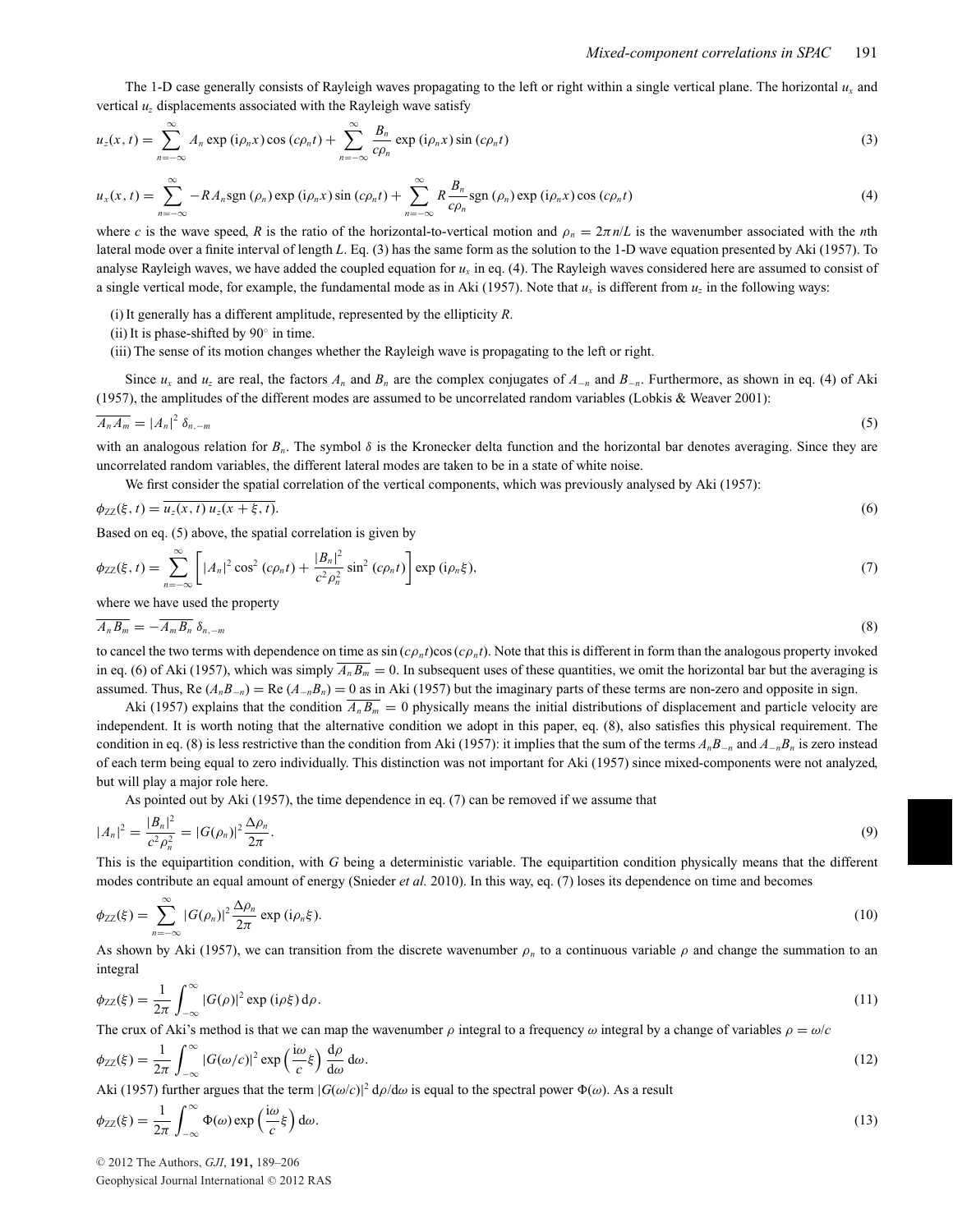For a narrowband signal centred at  $\omega = \pm \omega_0$ ,  $\Phi(\omega) = \pi P(\omega_0) \delta(\omega - \omega_0) + \pi P(-\omega_0) \delta(\omega + \omega_0)$ . If  $P(\omega_0) = P(-\omega_0)$ , the correlation coefficient can then finally be written as

$$
\phi_{ZZ}(\xi,\omega_0) = P(\omega_0)\cos\left[\frac{\omega_0}{c(\omega_0)}\xi\right].\tag{14}
$$

This equation shows that in 1-D the correlation coefficient is given by the cosine function (Aki 1957). This result also holds for the correlation coefficient of the horizontal components  $\phi_{XX}$ , except that  $\phi_{XX}$  is multiplied by a factor equal to the squared ellipticity,  $R^2$ .

We now analyse the correlation coefficient that results from mixing vertical and horizontal components. These were not considered by Aki (1957) in his original paper. First we look at the ZX correlation

$$
\phi_{\text{ZX}}(\xi, t) = \overline{u_z(x, t) u_x(x + \xi, t)}.\tag{15}
$$

Similar to eq. (7), we write the expression for the correlation coefficient by exploiting the fact that the different modes are uncorrelated random variables

$$
\phi_{ZX}(\xi, t) = R \sum_{n=-\infty}^{\infty} \left[ -\frac{A_n B_{-n}}{c \rho_n} \operatorname{sgn} \left( \rho_{-n} \right) \cos^2 \left( c \rho_n t \right) + \frac{A_{-n} B_n}{c \rho_n} \operatorname{sgn} \left( \rho_{-n} \right) \sin^2 \left( c \rho_n t \right) \right] \exp \left( i \rho_n \xi \right), \tag{16}
$$

where now the equipartition condition in eq. (9) has removed terms with dependence on time as  $\sin(c\rho_n t)$  cos  $(c\rho_n t)$ . We previously discussed that the condition  $A_n B_{-n} = -A_{-n} B_n$  removed the terms with dependence on time as  $\sin(c\rho_n t) \cos(c\rho_n t)$  from the expression for  $\phi_{ZZ}$ . Here, we use the relation  $A_nB_{-n} = -A_{-n}B_n$  to remove the time-dependence from  $\phi_{ZX}$ . We arrive at

$$
\phi_{ZX}(\xi) = R \sum_{n=-\infty}^{\infty} -\frac{A_n B_{-n}}{c \rho_n} \text{ sgn } (\rho_{-n}) \text{ exp } (\mathbf{i} \rho_n \xi) = R \sum_{n=-\infty}^{\infty} \frac{A_n B_{-n}}{c \rho_n} \text{ sgn } (\rho_n) \text{ exp } (\mathbf{i} \rho_n \xi).
$$
 (17)

For the term containing the product of  $A_nB_{-n}$  in the above equation, we substitute the following relationship

$$
\frac{A_n B_{-n}}{c\rho_n} = -\frac{A_{-n} B_n}{c\rho_n} = i|G(\rho_n)|^2 \frac{\Delta \rho_n}{2\pi}.
$$
\n(18)

This relationship agrees with the equipartition condition, eq. (9), in that

$$
\frac{A_n B_{-n}}{c\rho_n} \times \frac{A_{-n} B_n}{c\rho_n} = |G(\rho_n)|^4 \left(\frac{\Delta \rho_n}{2\pi}\right)^2
$$
\n(19)

which is the same as

$$
|A_n|^2 \times \frac{|B_n|^2}{c^2 \rho_n^2} = |G(\rho_n)|^4 \left(\frac{\Delta \rho_n}{2\pi}\right)^2
$$
\n(20)

as it should be. Furthermore, the condition in eq. (18) reflects the fact that the terms  $A_nB_{-n}$  and  $A_{-n}B_n$  are purely imaginary. Finally, the sign convention we use in eq. (18) is consistent with the convention used to define Rayleigh wave ellipticity in Aki & Richards (1980, 2002), in which retrograde motion corresponds to a negative value for *R*. We further demonstrate this consistency in the following section.

Substituting eq. (18) into the summation in eq. (17) results in a Riemann sum in terms of the discrete wavenumber

$$
\phi_{ZX}(\xi) = R \sum_{n=-\infty}^{\infty} i |G(\rho_n)|^2 \frac{\Delta \rho_n}{2\pi} \text{ sgn }(\rho_n) \text{ exp } (i\rho_n \xi), \qquad (21)
$$

which, as discussed before, can be approximated in the limit as an integral

$$
\phi_{\rm ZX}(\xi) = \frac{R}{2\pi} \int_{-\infty}^{\infty} \mathrm{i} |G(\rho)|^2 \, \mathrm{sgn}\,(\rho) \exp\left(\mathrm{i}\rho\xi\right) \mathrm{d}\rho. \tag{22}
$$

Changing the variable of integration to frequency instead of wavenumber gives

$$
\phi_{ZX}(\xi) = \frac{R}{2\pi} \int_{-\infty}^{\infty} i|G(\omega/c)|^2 \operatorname{sgn}(\omega/c) \exp\left(\frac{i\omega}{c}\xi\right) \frac{d\rho}{d\omega} d\omega.
$$
\n(23)

Making use of the result by Aki (1957) that the term  $|G(\omega/c)|^2 d\rho/d\omega$  is equal to the spectral power  $\Phi(\omega)$  yields

$$
\phi_{ZX}(\xi) = \frac{R}{2\pi} \int_{-\infty}^{\infty} \Phi(\omega) \text{ isgn}(\omega) \exp\left(\frac{\mathrm{i}\omega}{c}\xi\right) \mathrm{d}\omega,\tag{24}
$$

where we set sgn ( $\omega$ ) = sgn ( $\omega/c$ ) since the phase velocity *c* is always positive. For a narrowband signal centred at  $\omega = \pm \omega_0$ ,  $\Phi(\omega) = \pi P$  $(\omega_0)\delta(\omega - \omega_0) + \pi P(-\omega_0)\delta(\omega + \omega_0)$  and, when  $P(\omega_0) = P(-\omega_0)$ , the correlation coefficient becomes

$$
\phi_{ZX}(\xi, \omega_0) = -P(\omega_0)R \operatorname{sgn}(\omega_0) \sin\left[\frac{\omega_0}{c(\omega_0)}\xi\right] = -P(\omega_0)R \sin\left[\frac{|\omega_0|}{c(\omega_0)}\xi\right].\tag{25}
$$

This equation shows that in 1-D the correlation coefficient for the ZX correlation is given by the sine function. An important aspect of this derivation is the presence of the absolute value for the frequency  $|\omega_0|$  in eq. (25). As we will see, the absolute value ensures that the correlation function  $\phi_{\gamma X}$  is closely related to the ZX component of the Rayleigh wave Green's function in 1-D. Since the imaginary parts of the two terms with  $A_n$  and  $B_n$  in eq. (18) are opposite in sign, the XZ component of the correlation coefficient matrix  $\phi_{XZ}$  is equal to the negative of  $\phi_{ZX}$ .

Eq.  $(25)$  foreshadows the 2-D case since we know from Aki  $(1957)$  that the ZZ correlation is the zero order Bessel function  $J_0$ . By analogy between cosine and  $J_0$ , we can expect the ZR correlation to be dependent on the first order Bessel function  $J_1$ , since  $J_1$  is analogous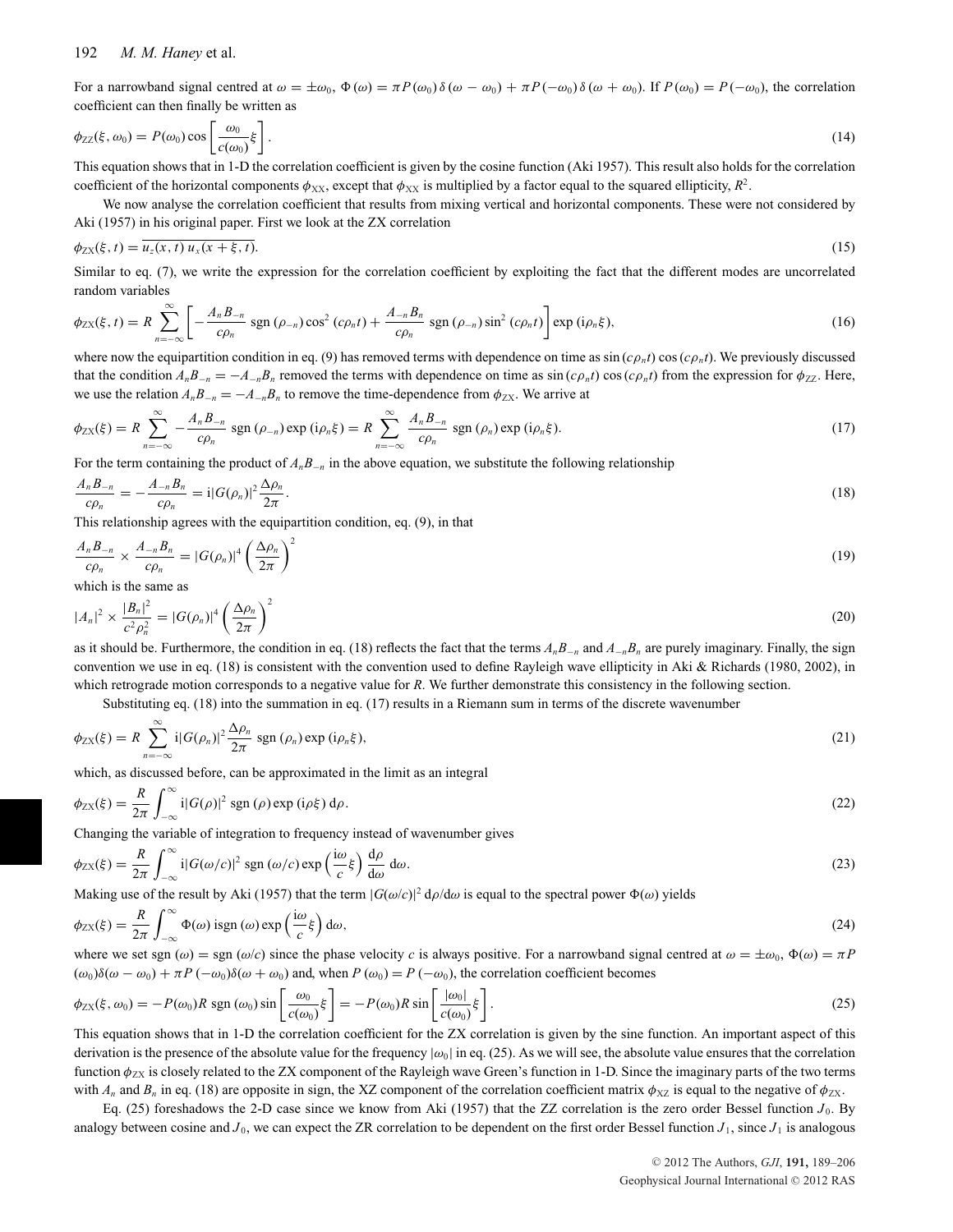with sine. In a later section, we will rigorously show that this is indeed the case. We can summarize our results for 1-D Rayleigh waves as follows:

$$
\phi^{R}(x,\omega) = \begin{bmatrix} \phi^{R}_{ZZ} & \phi^{R}_{ZX} \\ \phi^{R}_{XZ} & \phi^{R}_{XX} \end{bmatrix} = P(\omega) \begin{bmatrix} \cos(\omega x/c) & -R\sin(|\omega|x/c) \\ R\sin(|\omega|x/c) & R^{2}\cos(\omega x/c) \end{bmatrix}.
$$
 (26)

In the next section, we discuss the relationship between this matrix and the Green's function matrix for Rayleigh waves in 1-D.

#### **3 RELATION TO THE GREEN'S FUNCTION IN 1 -D**

As in Nakahara (2006), we now show that there is a relationship between the correlation matrix and the Green's function matrix. The Green's matrix for Rayleigh waves is given by eqs (7.108)–(7.110) in Aki & Richards (1980) or eqs (7.109)–(7.111) in Aki & Richards (2002). The matrix for the fundamental mode Rayleigh wave is

$$
G(x,\omega) = \begin{bmatrix} G_{ZZ} & G_{ZX} \\ G_{XZ} & G_{XX} \end{bmatrix} = \frac{1}{2cUI_1} \times \frac{c}{2\omega} \times \left\{ \begin{aligned} r_2^2 \exp\left(\frac{i\omega}{c}x + i\frac{\pi}{2}\right) & r_1 r_2 \exp\left[\frac{i\omega}{c}x + i\frac{\pi}{2} + i \text{sgn}(\omega)\frac{\pi}{2}\right] \\ r_1 r_2 \exp\left[\frac{i\omega}{c}x + i\frac{\pi}{2} - i \text{sgn}(\omega)\frac{\pi}{2}\right] & r_1^2 \exp\left(\frac{i\omega}{c}x + i\frac{\pi}{2}\right) \end{aligned} \right\},\tag{27}
$$

where  $r_1$  and  $r_2$  are values of the horizontal and vertical components of the Rayleigh wave eigenfunction at the surface, *U* is the group velocity and  $I_1$  is a integral over depth of density weighted by the eigenfunctions at depth. Note the presence of the Hilbert transform operator  $\exp\left[-\text{isgn } (\omega)\frac{\pi}{2}\right] = -\text{isgn } (\omega)$  in the off-diagonal components. For our purposes, we take the normalization as  $r_2^2/(2cUI_1) = 1$ , which is slightly different than the normalization used by Snieder (2002),  $1/(8cU_1) = 1$ . With this normalization,  $r_1/r_2$  is equal to the ratio of the horizontal-to-vertical motion, *R*. Thus the Green's matrix becomes

$$
G(x,\omega) = \frac{c}{2\omega} \left\{ \begin{array}{c} \exp\left(\frac{i\omega}{c}x + i\frac{\pi}{2}\right) & R \exp\left[\frac{i\omega}{c}x + i\frac{\pi}{2} + i\text{sgn}(\omega)\frac{\pi}{2}\right] \\ R \exp\left[\frac{i\omega}{c}x + i\frac{\pi}{2} - i\text{sgn}(\omega)\frac{\pi}{2}\right] & R^2 \exp\left(\frac{i\omega}{c}x + i\frac{\pi}{2}\right) \end{array} \right\}.
$$
 (28)

Comparing eq. (26) to eq. (28), Nakahara (2006) found the relationship between the correlation coefficient and the Green's function in 1-D to be

$$
\phi_{ZZ} = -\frac{\mathrm{i}\omega}{c} \left( G_{ZZ} - G_{ZZ}^* \right) = \frac{2\omega}{c} \mathrm{Im} \left( G_{ZZ} \right) \tag{29}
$$

for the unpolarized ZZ component. Note that, for this relation to hold, the normalization  $P(\omega) = 1$  is used in eq. (26). This relationship shows that the correlation coefficient is proportional to the time-derivative of the difference between the Green's function and the time-reversed Green's function. Since  $\phi_{ZZ}$  and  $\phi_{XX}$  are proportional to each other, this relation holds for the XX component.

We now show that the relationship holds for the off-diagonal components as well. First, consider the ZX component for positive frequencies  $\omega > 0$ . From eq. (28), we find that

$$
\operatorname{Im}\left(G_{ZX}\right) = -\frac{Rc}{2\omega}\sin\left(\omega x/c\right) = -\frac{Rc}{2\omega}\sin\left(|\omega|x/c\right).
$$
\n(30)

For negative frequencies  $\omega$  < 0, we also find

$$
\operatorname{Im}\left(G_{ZX}\right) = \frac{Rc}{2\omega}\sin\left(\omega x/c\right) = -\frac{Rc}{2\omega}\sin\left(\left|\omega\right|x/c\right).
$$
\n(31)

such that, in both cases,  $\phi_{ZX} = (2\omega/c) \times \text{Im}(G_{ZX}) = -R\sin(|\omega|x/c)$  and the expression for  $\phi_{ZX}$  in eq. (26) is verified. The expression for  $\phi_{XZ}$ can similarly be verified and the connection between any element of the matrix of correlation coefficients φ*ij* and the Green's function matrix *Gij* can be written as

$$
\phi_{ij} = -\frac{\mathrm{i}\omega}{c}(G_{ij} - G_{ij}^*) = \frac{2\omega}{c}\mathrm{Im}(G_{ij}).
$$
\n(32)

We now turn to expressions for the correlation coefficient matrix in the time domain. As shown by Nakahara (2006), the expression for  $\phi_{ZZ}$  in the time domain follows as:

$$
\phi_{ZZ}(x,t) = F^{-1}[\cos(\omega x/c)] = \frac{1}{2}\delta\left(t - \frac{x}{c}\right) + \frac{1}{2}\delta\left(t + \frac{x}{c}\right),\tag{33}
$$

where *F*<sup>−1</sup> denotes the inverse Fourier transform. In the context of Rayleigh waves, this result is applicable to a homogeneous half-space since *c* generally varies as a function of frequency. However, the result is applicable to Rayleigh waves within a narrow frequency band defined by the power spectrum *P* ( $\omega_0$ ), within which *c* does not vary greatly. For the  $\phi_{ZX}$  component, we need to compute

$$
\phi_{ZX}(x,t) = \frac{1}{2\pi} \int_{-\infty}^{\infty} -R \sin(|\omega|x/c) \exp(-i\omega t) d\omega = \frac{R}{4\pi} \int_{-\infty}^{\infty} i \left[ \exp\left(\frac{i|\omega|}{c}x\right) - \exp\left(-\frac{i|\omega|}{c}x\right) \right] \exp(-i\omega t) d\omega, \tag{34}
$$

where similarly to  $\phi_{ZZ}$ , we have assumed *R* and *c* are frequency independent. We proceed by breaking the integral in eq. (34) into two integrals over positive and negative frequencies

$$
\phi_{ZX}(x,t) = \frac{R}{4\pi} \int_0^\infty i \left[ \exp\left(\frac{i\omega}{c}x\right) - \exp\left(-\frac{i\omega}{c}x\right) \right] \exp\left(-i\omega t\right) d\omega + \frac{R}{4\pi} \int_{-\infty}^0 i \left[ \exp\left(-\frac{i\omega}{c}x\right) - \exp\left(\frac{i\omega}{c}x\right) \right] \exp\left(-i\omega t\right) d\omega. \tag{35}
$$

© 2012 The Authors, *GJI*, 191, 189-206

Geophysical Journal International © 2012 RAS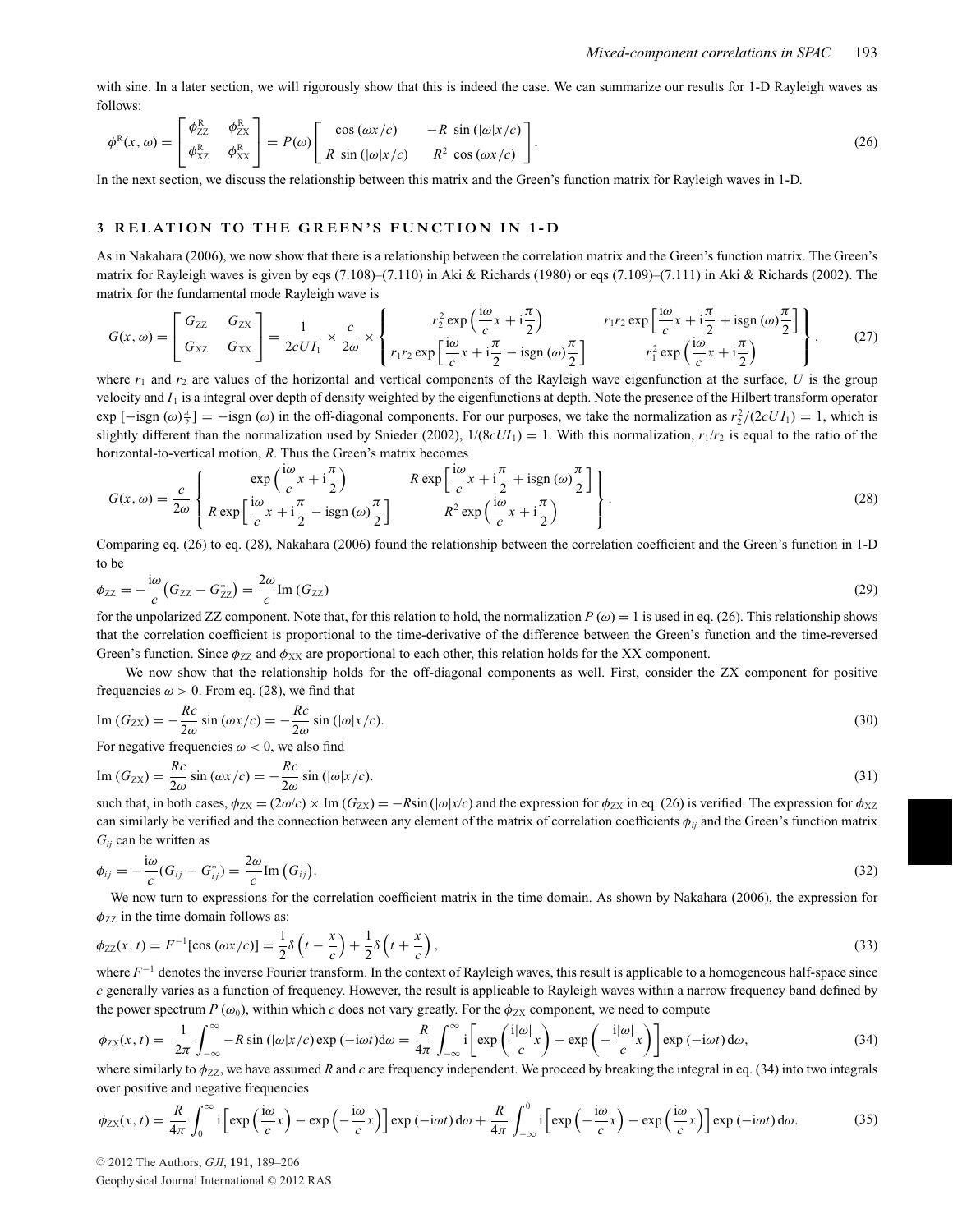We then recombine the integrals into two integrals over the entire frequency range

$$
\phi_{\rm ZX}(x,t) = \frac{R}{4\pi} \int_{-\infty}^{\infty} \mathbf{i} \operatorname{sgn}(\omega) \exp\left(\frac{\mathbf{i}\omega}{c}x\right) \exp\left(-\mathbf{i}\omega t\right) d\omega - \frac{R}{4\pi} \int_{-\infty}^{\infty} \mathbf{i} \operatorname{sgn}(\omega) \exp\left(-\frac{\mathbf{i}\omega}{c}x\right) \exp\left(-\mathbf{i}\omega t\right) d\omega. \tag{36}
$$

From these expressions, it is clear that we are taking the inverse Fourier transform of the Hilbert transform operator −isgn  $(\omega)$ . This transform is known as the Hilbert transform *H* of the delta function,  $H[\delta(t)] = -1/\pi t$ . We refer to this function in the shorthand notation  $H[\delta(t)] =$  $\delta^H(t)$ . As a result, the  $\phi_{ZX}$  component in the time domain can be written as

$$
\phi_{\rm ZX}(x,t) = \frac{R}{2} \delta^H \left( t + \frac{x}{c} \right) - \frac{R}{2} \delta^H \left( t - \frac{x}{c} \right). \tag{37}
$$

Whereas eq. (33) consisted of two propagating delta functions, eq. (37) indicates that there are two propagating waveforms which are the Hilbert transform of the delta function. Although the Hilbert transform of the delta function is an asymmetric wavelet, the two waveforms are subtracted and so the ZX correlation is symmetric with respect to  $t = 0$ . Thus, it is possible to average the positive and negative lags of the correlation in the time domain to obtain the so-called symmetric component (Lin *et al.* 2008). The Hilbert transform of the delta function is the waveform since, relative to  $\phi_{ZZ}$ , the ZX component is phase shifted by 90°. This is a direct result of the elliptical polarization of the Rayleigh wave, as exploited in Van Wijk *et al.* (2011).

The final issue we discuss for the 1-D case concerns the correlation coefficients when the incident energy is anisotropic. Although we did not point it out at the time, our assumption in the discussion after eq. (13), that the power spectrum was an even function of frequency (or, by  $\rho = \omega/c$ , an even function of wavenumber), is equivalent to assuming that the incident energy is equal from both directions. When this is not the case, we find the general form for  $\phi_{ZZ}(x, \omega_0)$  to be

$$
\phi_{ZZ}(x,\omega_0) = \frac{P(\omega_0)}{2} \exp\left(\frac{i\omega_0}{c}x\right) + \frac{P(-\omega_0)}{2} \exp\left(-\frac{i\omega_0}{c}x\right),\tag{38}
$$

where  $P(\omega_0) \neq P(-\omega_0)$ . If we set  $P(\omega_0) = 2A$  and  $P(-\omega_0) = 2B$  and transform to the time domain, we find, in agreement with Nakahara (2006), that

$$
\phi_{ZZ}(x,t) = A\delta\left(t - \frac{x}{c}\right) + B\delta\left(t + \frac{x}{c}\right). \tag{39}
$$

In other words, the delta functions at negative and positive time-lags do not have the same amplitude. The presence of anisotropic incident energy in 1-D does not cause there to be acausal 'ghost' waveforms, as exist for anisotropic incident energy in 2-D (Nakahara 2006). By analogy with  $\phi_{ZZ}$ , we find that the general form for  $\phi_{ZX}(x, \omega_0)$  in 1-D is given by

$$
\phi_{\rm ZX}(x,\omega_0) = iR \left[ \frac{P(\omega_0)}{2} \operatorname{sgn}(\omega_0) \operatorname{exp}\left(\frac{i\omega_0}{c}x\right) + \frac{P(-\omega_0)}{2} \operatorname{sgn}(-\omega_0) \operatorname{exp}\left(-\frac{i\omega_0}{c}x\right) \right].
$$
\n(40)

Again setting  $P(\omega_0) = 2A$  and  $P(-\omega_0) = 2B$  and transforming to the time domain, we find the general form to be

$$
\phi_{ZX}(x,t) = R \left[ B \delta^H \left( t + \frac{x}{c} \right) - A \delta^H \left( t - \frac{x}{c} \right) \right].
$$
\n(41)

Just as seen with  $\phi_{ZZ}$ , the right- and left-going waveforms in this case are not equal in amplitude. Before leaving the 1-D case, note that the difference between the expressions in eqs (13) and (24) is the presence of the term  $Risgn(\omega)$  within the integrand of eq. (24). This means that  $\phi_{ZX}$  is related to  $\phi_{ZZ}$  by multiplication by *R* and a Hilbert transform. We utilize this property in the 2-D case to simplify the derivation for the vertical–radial correlation  $\phi_{\rm ZR}$ .

#### **4 THE 2-D CASE FOR RAYLEIGH WAVES**

We turn our attention to Rayleigh waves along a 2-D surface. The previous development of the 1-D case serves as a useful guide for the 2-D case. This was also the approach taken by Aki (1957) in the original derivation of SPAC. By analogy with eqs (3) and (4), the three-component displacements associated with Rayleigh waves in 2-D satisfy

$$
u_z(x, y, t) = \sum_{n} \sum_{m} A_{nm} \exp\left[i\rho_n r \cos\left(\theta_m - \psi\right)\right] \cos\left(c\rho_n t\right) + \sum_{n} \sum_{m} \frac{B_{nm}}{c\rho_n} \exp\left[i\rho_n r \cos\left(\theta_m - \psi\right)\right] \sin\left(c\rho_n t\right) \tag{42}
$$

$$
u_r(x, y, t) = R \sum_{n} \sum_{m} -A_{nm} \cos (\theta_m - \psi) \exp [i\rho_n r \cos (\theta_m - \psi)] \sin (c\rho_n t)
$$
  
+ 
$$
R \sum_{n} \sum_{m} \sum_{m} \frac{B_{nm}}{c\rho_n} \cos (\theta_m - \psi) \exp [i\rho_n r \cos (\theta_m - \psi)] \cos (c\rho_n t)
$$
(43)

$$
u_{\psi}(x, y, t) = R \sum_{n} \sum_{m} -A_{nm} \sin (\theta_{m} - \psi) \exp [i\rho_{n} r \cos (\theta_{m} - \psi)] \sin (c\rho_{n} t)
$$
  
+ 
$$
R \sum_{n} \sum_{m} \frac{B_{nm}}{c\rho_{n}} \sin (\theta_{m} - \psi) \exp [i\rho_{n} r \cos (\theta_{m} - \psi)] \cos (c\rho_{n} t),
$$
 (44)

where  $r = \sqrt{x^2 + y^2}$  and  $\psi = \tan^{-1}(y/x)$  are the radial distance and azimuthal angle describing the relative positions of the two seismometers. In contrast to the 1-D case, the displacements are now the result of two summations over the radius  $\rho_n$  and polar angle  $\theta_m$  for the wavenumber.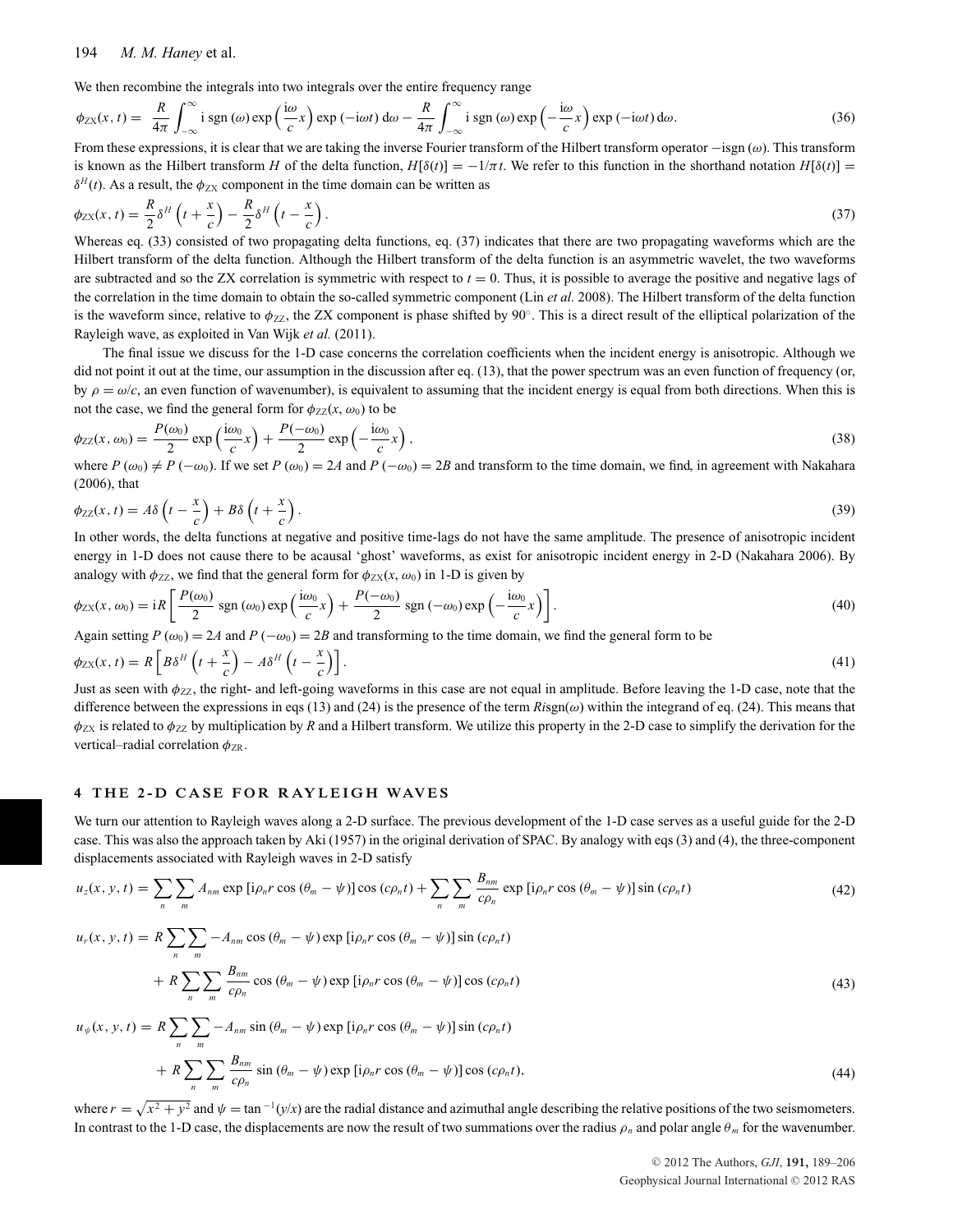Another difference with the 1-D case is that the factor sgn(ρ*n*) does not appear in eqs (43) and (44) as it did in eq. (4). This is because the sign change due to different propagation directions is implicitly handled by the factors  $\cos(\theta_m - \psi)$  and  $\sin(\theta_m - \psi)$ . Finally, note that the Rayleigh waves in eqs (42)–(44) do not necessarily propagate along the direct path between the receivers and, as a result, the horizontal particle motion is in general not strictly radial.

We first consider the spatial correlation of the vertical components (ZZ) before moving on to the mixed-component ZR correlation

$$
\phi_{ZZ}(r, \psi, t) = \overline{u_z(x_0, y_0, t) u_z(x_0 + r \cos \psi, y_0 + r \sin \psi, t)}.
$$
\n(45)

Similar to the 1-D case, we find that

$$
\phi_{ZZ}(r, \psi, t) = \sum_{n} \sum_{m} \left[ |A_{nm}|^2 \cos^2 (c\rho_n t) + \frac{|B_{nm}|^2}{c^2 \rho_n^2} \sin^2 (c\rho_n t) \right] \exp \left[ i\rho_n r \cos (\theta_m - \psi) \right]. \tag{46}
$$

The equipartition condition in 2-D relates the  $A_{nm}$  and  $B_{nm}$  coefficients as

$$
|A_{nm}|^2 = \frac{|B_{nm}|^2}{c^2 \rho_n^2} = |G(\rho_n, \theta_m)|^2 \frac{\rho_n \Delta \rho_n \Delta \theta_m}{(2\pi)^2}.
$$
\n(47)

Inserting this into eq. (46), we obtain the following expression

$$
\phi_{ZZ}(r,\psi) = \sum_{n} \sum_{m} |G(\rho_n, \theta_m)|^2 \frac{\rho_n \Delta \rho_n \Delta \theta_m}{(2\pi)^2} \exp [i\rho_n r \cos (\theta_m - \psi)]. \tag{48}
$$

As shown previously in 1-D, we can transition from the discrete wavenumber  $\rho_n$  and discrete polar angle  $\theta_m$  to the continuous variables  $\rho$ and  $\theta$ . This transition changes the summation to an integral

$$
\phi_{ZZ} = \frac{1}{(2\pi)^2} \int_0^\infty \int_0^{2\pi} |G(\rho, \theta)|^2 \exp\left[i\rho r \cos(\theta - \psi)\right] \rho \, d\rho \, d\theta. \tag{49}
$$

From Cox (1973), the exponential in this equation can be expressed as a summation over cylindrical harmonics

$$
\exp\left[i\rho r\cos\left(\theta-\psi\right)\right]=\sum_{m=-\infty}^{\infty}i^{m}J_{m}(\rho r)\exp\left[-im(\theta-\psi)\right].\tag{50}
$$

Inserting this infinite series into eq. (49) gives

$$
\phi_{ZZ} = \frac{1}{2\pi} \int_0^\infty \sum_{m=-\infty}^\infty i^m J_m(\rho r) \left[ \frac{1}{2\pi} \int_0^{2\pi} |G(\rho,\theta)|^2 \exp\left[-im(\theta-\psi)\right] d\theta \right] \rho d\rho. \tag{51}
$$

We further assume that *G* can be split into separate terms dependent on  $\rho$  and  $\theta$  as  $|G(\rho, \theta)|^2 = |G(\rho)|^2 p(\theta)$ . Inserting this into the above expression results in

$$
\phi_{ZZ} = \frac{1}{2\pi} \int_0^\infty |G(\rho)|^2 \rho \sum_{m=-\infty}^\infty i^m J_m(\rho r) \gamma_m d\rho, \qquad (52)
$$

where the angular variation determines the following factor  $\gamma_m$ 

$$
\gamma_m = \frac{1}{2\pi} \int_0^{2\pi} p(\theta) \exp\left[-\mathrm{i}m(\theta - \psi)\right] \mathrm{d}\theta. \tag{53}
$$

As in the 1-D case, we implement the change of variables  $\rho = \omega/c$  to obtain

$$
\phi_{ZZ} = \frac{1}{\pi} \int_0^\infty \frac{1}{2} |G(\omega/c)|^2 \frac{\omega}{c} \frac{d\rho}{d\omega} \sum_{m=-\infty}^\infty i^m J_m\left(\frac{\omega}{c}r\right) \gamma_m d\omega.
$$
\n(54)

As shown by Aki (1957), we find that the spectral power is given by

$$
\Phi(\omega) = \frac{1}{2} |G(\omega/c)|^2 \frac{\omega}{c} \frac{d\rho}{d\omega} d\omega \tag{55}
$$

and upon substituting this expression into eq. (54), we find that

$$
\phi_{ZZ} = \frac{1}{\pi} \int_0^\infty \Phi(\omega) \sum_{m=-\infty}^\infty i^m J_m\left(\frac{\omega}{c}r\right) \gamma_m d\omega. \tag{56}
$$

Finally, we take the wavefield to be narrowband by assuming  $\Phi(\omega) = \pi P(\omega_0) \delta(\omega - \omega_0)$ , which yields

$$
\phi_{ZZ} = P(\omega_0) \sum_{m=-\infty}^{\infty} i^m J_m \left(\frac{\omega_0}{c} r\right) \gamma_m. \tag{57}
$$

Since  $p(\theta)$  is real,  $\gamma_{-m} = \gamma_m^*$  and the two-sided infinite series can be rewritten as

$$
\phi_{ZZ} = P(\omega_0) \sum_{m=0}^{\infty} \epsilon_m i^m J_m \left(\frac{\omega_0}{c} r\right) \text{Re} \left[\gamma_m\right] \tag{58}
$$

where  $\epsilon_0 = 1$  and  $\epsilon_m = 2$  for  $m \neq 0$ . For an isotropic wavefield, one in which energy propagates equally in all directions,  $p(\theta) = 1$ ,  $\gamma_0 = 1$ and  $\gamma_m = 0$  for  $m \neq 0$ . In this case,

© 2012 The Authors, *GJI*, 191, 189-206 Geophysical Journal International © 2012 RAS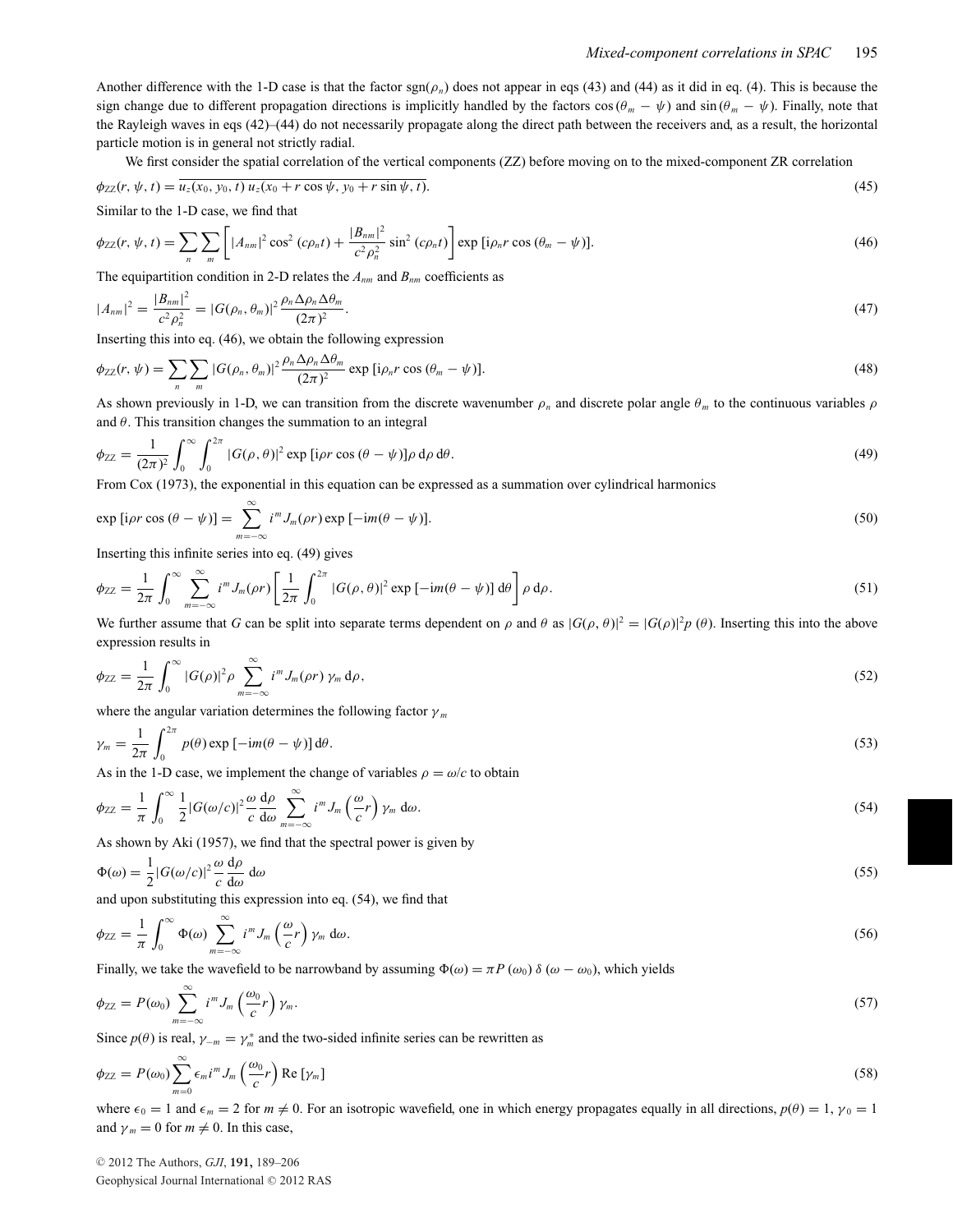$$
\phi_{ZZ} = P(\omega_0) J_0 \left( \frac{\omega_0}{c} r \right) \tag{59}
$$

which is the well-known result of Aki (1957) for unpolarized waves.

Using the methodology demonstrated above for the ZZ correlation, we now consider the ZR correlation given by

$$
\phi_{\rm ZR}(r,\psi,t) = u_z(x_0,y_0,t) \, u_r(x_0 + r \cos \psi, y_0 + r \sin \psi, t). \tag{60}
$$

The derivation in this case follows similar logic as the above derivation for  $\phi_{ZZ}$  and therefore we only point out the differences for  $\phi_{ZR}$ . Due to the term cos ( $\theta - \psi$ ) in eq. (43), the factor  $\gamma_m$  is different from the  $\phi_{ZZ}$  case and is given by

$$
\gamma_m = \frac{1}{2\pi} \int_0^{2\pi} p(\theta) \cos(\theta - \psi) \exp\left[-\mathrm{i}m(\theta - \psi)\right] \mathrm{d}\theta. \tag{61}
$$

As pointed out in the 1-D case,  $\phi_{\text{ZR}}$  is different from  $\phi_{\text{ZZ}}$  in that the term *R* isgn( $\omega$ ) acts as an additional frequency filter for  $\phi_{\text{ZR}}$ . This results in the following expression for  $\phi_{ZR}$ 

$$
\phi_{\rm ZR} = \frac{R}{\pi} \int_0^\infty \mathbf{i} \, \text{sgn} \, (\omega) \Phi(\omega) \sum_{m=-\infty}^\infty i^m J_m \left( \frac{\omega}{c} r \right) \gamma_m \, \mathrm{d}\omega. \tag{62}
$$

Again, we take  $\Phi(\omega) = \pi P(\omega_0) \delta(\omega - \omega_0)$ , resulting in

$$
\phi_{\rm ZR} = RP(\omega_0) \text{ i sgn } (\omega_0) \sum_{m=-\infty}^{\infty} i^m J_m\left(\frac{\omega_0}{c}r\right) \gamma_m. \tag{63}
$$

Since  $p(\theta)$  is real,  $\gamma_{-m} = \gamma_m^*$  and the two-sided infinite series can be rewritten as

$$
\phi_{\text{ZR}} = RP(\omega_0) \text{ i sgn } (\omega_0) \sum_{m=0}^{\infty} \epsilon_m i^m J_m \left(\frac{\omega_0}{c} r\right) \text{Re} \left[\gamma_m\right],\tag{64}
$$

where as before,  $\epsilon_0 = 1$  and  $\epsilon_m = 2$  for  $m \neq 0$ .

For an isotropic wavefield,  $p(\theta) = 1$ ,  $\gamma_1 = 1/2$  and  $\gamma_m = 0$  for  $m \neq 1$ . In this case,

$$
\phi_{\rm ZR} = -RP(\omega_0)J_1\left(\frac{\omega_0}{c}r\right) \,\text{sgn}\left(\omega_0\right) = -RP\left(\omega_0\right)J_1\left(\frac{|\omega_0|}{c}r\right),\tag{65}
$$

where the absolute value follows from the fact that  $J_m(x)$  is an odd function of *x* if *m* is an odd number, with  $J_m(x)$  an even function otherwise. This result shows that the correlation function for the ZR component is given by the first-order Bessel function  $J_1$  in the case of an isotropic wavefield as opposed to the zeroth-order Bessel function for the ZZ component. Although results for SPAC are often given as normalized correlation functions, with the normalization at  $r = 0$  (Aki 1957; Chouet 1996), here we can see that such a normalization is not possible for the ZR correlation since  $\phi_{\text{ZR}}$  is equal to 0 at  $r = 0$ . As a result, we have chosen to present correlation functions that are not normalized throughout this paper. The lack of normalization means that all of our expressions contain the spectral power at the reference frequency  $P(\omega_0)$ .

As we saw previously for the 1-D case, it can be shown that the RZ correlation is the negative of the ZR correlation. Although the two correlations are equal to each other in magnitude, they do constitute independent measurable quantities since they utilize different components of the wavefield. Thus it is correct to consider both the ZR and RZ correlations as independent quantities. The RR and TT correlations were considered previously by Aki (1957) for an isotropic Rayleigh wavefield and shown to be given by

$$
\phi_{\rm RR} = R^2 P(\omega) \left[ J_0(\omega r/c_{\rm R}) - J_2(\omega r/c_{\rm R}) \right] / 2, \tag{66}
$$

and

$$
\phi_{TT} = R^2 P(\omega) \left[ J_0(\omega r/c_R) + J_2(\omega r/c_R) \right] / 2. \tag{67}
$$

Note that Aki (1957) used normalized correlation functions whereas these are not normalized. A surprising result from Aki (1957) is that the TT correlation in the presence of an isotropic Rayleigh wavefield is not zero. It is important to remember that asymptotically  $J_2(x) = -J_0(x)$ for large *x*. Thus, in the far field,  $\phi_{TT} = 0$  and  $\phi_{RR}$  is proportional to  $\phi_{ZZ}$  by a factor of  $R^2$ , that is  $\phi_{RR} = R^2 P(\omega) J_0(\omega r/c_R)$ . However, in the near field,  $\phi_{TT}$  is non-zero. Due to the connections with the time-domain Green's function, as shown in the next section, this means that in the near-field of a transverse force source, Rayleigh waves are measured on a transverse receiver.

The remaining correlations involve combinations of Z or R components with the transverse component: *ZT*, *TZ*, *RT* and *TR*. For an isotropic wavefield, all of these terms are equal to zero. In Appendix A, we show the  $\gamma_m$  for these components in the case of generally anisotropic incidence. For isotropic incidence, the  $\gamma_m$  for these components are given in Appendix B by setting the angular range variable  $\Delta = 180^\circ$ . Following this procedure for the *ZT*, *TZ*, *RT* and *TR* components shows that they are indeed equal to zero for isotropic incidence.

As shown previously, we can summarize the results for Rayleigh waves in 2-D in the presence of isotropic incidence with the complete correlation matrix

$$
\phi^{R}(r,\omega) = \begin{bmatrix} \phi_{ZZ}^{R} & \phi_{ZR}^{R} \\ \phi_{RZ}^{R} & \phi_{RR}^{R} & \phi_{RT}^{R} \\ \phi_{TZ}^{R} & \phi_{TR}^{R} & \phi_{RT}^{R} \end{bmatrix} = P^{R}(\omega) \times \begin{bmatrix} J_{0}(\omega r/c_{R}) & -R J_{1}(|\omega|r/c_{R}) & 0 \\ R J_{1}(|\omega|r/c_{R}) & R^{2} [J_{0}(\omega r/c_{R}) - J_{2}(\omega r/c_{R})]/2 & 0 \\ 0 & 0 & R^{2} [J_{0}(\omega r/c_{R}) + J_{2}(\omega r/c_{R})]/2 \end{bmatrix},
$$
(68)

© 2012 The Authors, *GJI*, 191, 189-206 Geophysical Journal International © 2012 RAS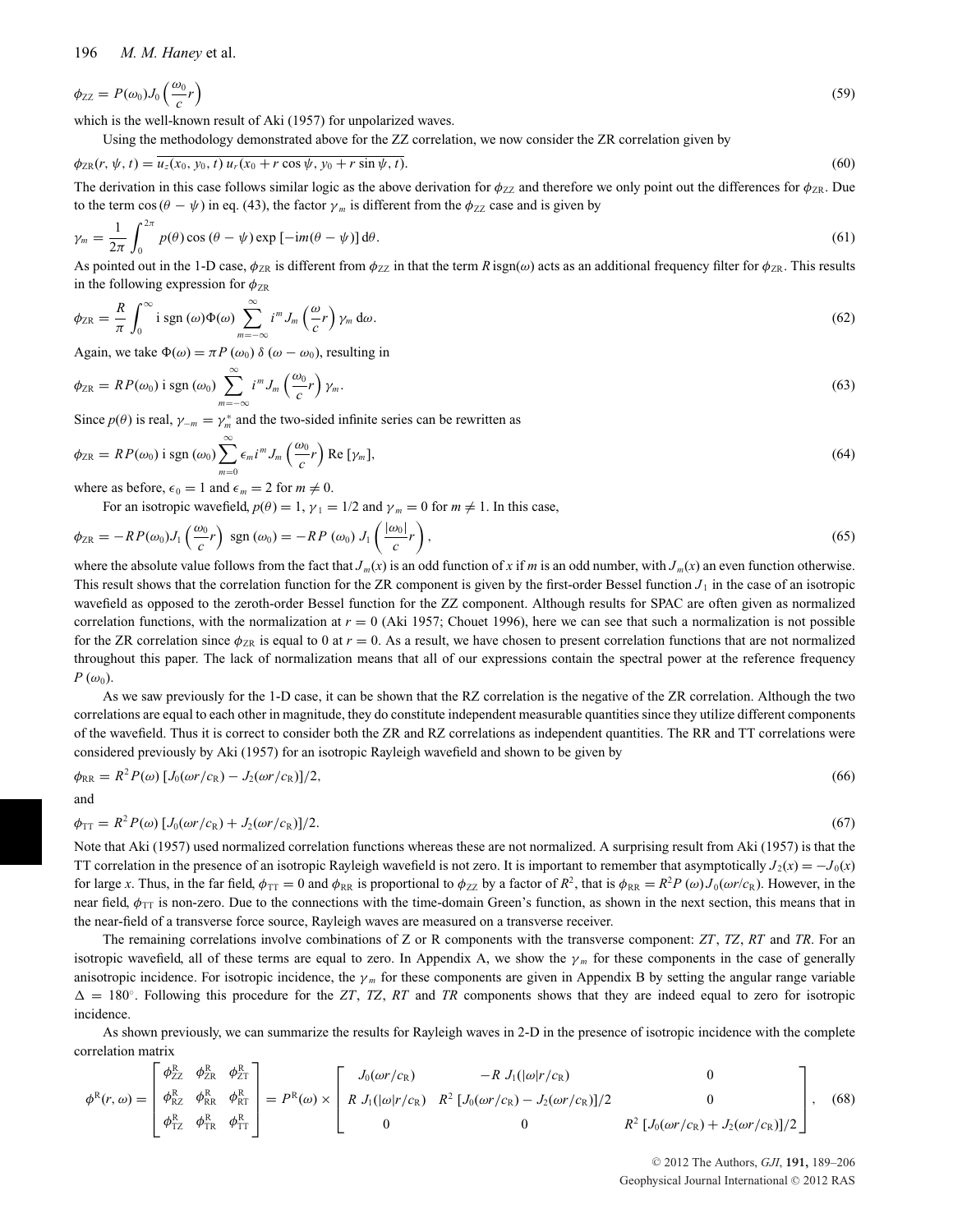where  $P^R(\omega)$  is the power spectrum of the Rayleigh waves. As shown in Appendix A, anisotropic incidence generally causes the off diagonal terms that are zero for isotropic incidence to become non-zero. Anisotropic incidence also causes the correlation matrix to become complexvalued. For Love waves, all off-diagonal terms are zero in the case of isotropic incidence, meaning that only *RR* and *TT* components exist since *ZZ* is equal to zero. Thus, the results of Aki (1957) for the main diagonal are complete for Love waves. Note that, in the presence of both Rayleigh and Love wave energy, the *ZZ*, *ZR* and *RZ* components are not affected by the Love waves. This is in contrast to the *RR* and *TT* coefficients, which are sensitive to both Rayleigh and Love waves, at least within the near-field as described above. In Appendix A, we give expressions for both Rayleigh and Love wave correlation matrices in the case of generally anisotropic incidence.

#### **5 RELATION TO THE GREEN'S FUNCTION IN 2 -D**

As in the 1-D case, we now show that there is a relationship between the 2-D correlation matrix and the Green's function matrix. The Green's matrix for Rayleigh waves is given in the far-field by eq. (7.146) in Aki & Richards (1980) or eq. (7.147) in Aki & Richards (2002). The matrix for the fundamental mode Rayleigh wave is

$$
G(x,\omega) = \begin{bmatrix} G_{ZZ} & G_{ZR} \\ G_{RZ} & G_{RR} \end{bmatrix} = \frac{1}{8cUI_1} \times \sqrt{\frac{2c}{\pi |\omega| r}} \times \begin{Bmatrix} r_2^2 \exp\left[\frac{i\omega}{c} r + i \operatorname{sgn}(\omega)\frac{\pi}{4}\right] & r_1 r_2 \exp\left[\frac{i\omega}{c} r + i \operatorname{sgn}(\omega)\frac{3\pi}{4}\right] \\ r_1 r_2 \exp\left(\frac{i\omega}{c} r - i \operatorname{sgn}(\omega)\frac{\pi}{4}\right) & r_1^2 \exp\left[\frac{i\omega}{c} r + i \operatorname{sgn}(\omega)\frac{\pi}{4}\right] \end{Bmatrix},\tag{69}
$$

where  $r_1$  and  $r_2$  are values of the radial and vertical components of the Rayleigh wave eigenfunction at the surface, *U* is the group velocity and  $I_1$  is a integral over depth of density weighted by the eigenfunctions at depth. Note that the Green's matrix in Aki & Richards (1980, 2002) is a  $3 \times 3$  in terms of the three Cartesian coordinates *x*, *y* and *z*. Here, we use a  $2 \times 2$  matrix in terms of the radial and vertical components, *r* and *z*, since the Rayleigh waves only exist on those components in the far-field. We again take the normalization as  $r_2^2/(2cUI_1) = 1$ . With this normalization,  $r_1/r_2$  is equal to the ratio of the horizontal-to-vertical motion,  $R$ . Thus the Green's matrix becomes

$$
G(r,\omega) = \frac{1}{4} \times \sqrt{\frac{2c}{\pi |\omega| r}} \left\{ \exp\left[\frac{i\omega}{c}r + i \operatorname{sgn}(\omega)\frac{\pi}{4}\right] \right\} \frac{R \exp\left[\frac{i\omega}{c}r + i \operatorname{sgn}(\omega)\frac{3\pi}{4}\right]}{R \exp\left[\frac{i\omega}{c}r - i \operatorname{sgn}(\omega)\frac{\pi}{4}\right]} \right\}.
$$
\n(70)

Nakahara (2006) found a relationship between the correlation coefficient and the Green's function in 2-D. For the unpolarized ZZ correlation, the relation between the two is

$$
H[\phi_{ZZ}] = -2(G_{ZZ} - G_{ZZ}^*),\tag{71}
$$

where *H* denotes the Hilbert transform operator  $\exp[-\text{sign}(\omega)\frac{\pi}{2}] = -\text{sign}(\omega)$ . As in the 1-D case, the normalization *P* ( $\omega$ ) = 1 is used for  $\phi_{ZZ}$  in this expression. We point out that there is a difference in sign between eq. (71) and the result of Nakahara (2006). This stems from the fact that there is a sign difference in the definition of the 2-D Green's function in eq. (18.23) of Snieder (2001), on which the result of Nakahara (2006) was based, and the Rayleigh wave Green's function in eq. (7.100) of Aki & Richards (1980). The sign difference arises because the forcing terms shown in these two references are on opposite sides of the 2-D wave equation. Note that there was no difference in sign for the previously considered 1-D case, eq. (29), and the corresponding result of Nakahara (2006). This is because, in addition to the sign difference, a sign error exists in the expression for the 1-D Green's function in eqs (18.55) and (18.56) of Snieder (2001).

In the following, we show that the relation in eq. (71) holds for the ZR component in 2-D. In contrast to the 1-D case, we rely on asymptotic approximations of Bessel functions to show this and therefore the demonstration applies to the far-field. This is necessary since the Green's matrix eq. (69) is derived in the far-field. From Snieder (2001), we know that the Bessel function of any order can be written as the sum of Hankel functions of the same order of both the first and second kind

$$
J_m\left(\frac{\omega}{c}r\right) = \frac{1}{2} \left[ H_m^{(1)}\left(\frac{\omega}{c}r\right) + H_m^{(2)}\left(\frac{\omega}{c}r\right) \right].\tag{72}
$$

For large values of ω*r*/*c*, this can be expressed in the far-field as the sum of exponentials

$$
J_m\left(\frac{\omega}{c}r\right) \sim \frac{1}{2} \sqrt{\frac{2c}{\pi |\omega| r}} \left\{ \exp\left[\frac{i\omega}{c}r - i\left(m + \frac{1}{2}\right)\operatorname{sgn}\left(\omega\right)\frac{\pi}{2}\right] + \exp\left[-\frac{i\omega}{c}r + i\left(m + \frac{1}{2}\right)\operatorname{sgn}\left(\omega\right)\frac{\pi}{2}\right] \right\}.
$$
 (73)

For  $\omega > 0$ , we use this expression for  $m = 1$  and find that

$$
-RJ_1\left(\frac{|\omega_0|}{c}r\right) = -\frac{R}{2}\sqrt{\frac{2c}{\pi |\omega|r}}\left[\mathrm{i} \exp\left(-\frac{\mathrm{i}\omega}{c}r\right) - \exp\left(\frac{\mathrm{i}\omega}{c}r\right)\right] \exp\left(\frac{\mathrm{i}\pi}{4}\right). \tag{74}
$$

For the Green's function, we take the following expression from the matrix in eq. (70) for  $\omega > 0$ 

$$
G_{\rm ZR} = \frac{1}{4} \times \sqrt{\frac{2c}{\pi |\omega| r}} R \exp\left(\frac{i\omega}{c} r + i\frac{3\pi}{4}\right) \tag{75}
$$

to find that

$$
-2(G_{\rm ZR} - G_{\rm ZR}^*) = -\frac{R}{2} \sqrt{\frac{2c}{\pi |\omega| r}} \left[ i \exp\left(\frac{i\omega}{c}r\right) + \exp\left(-\frac{i\omega}{c}r\right) \right] \exp\left(\frac{i\pi}{4}\right). \tag{76}
$$

© 2012 The Authors, *GJI*, 191, 189-206

Geophysical Journal International © 2012 RAS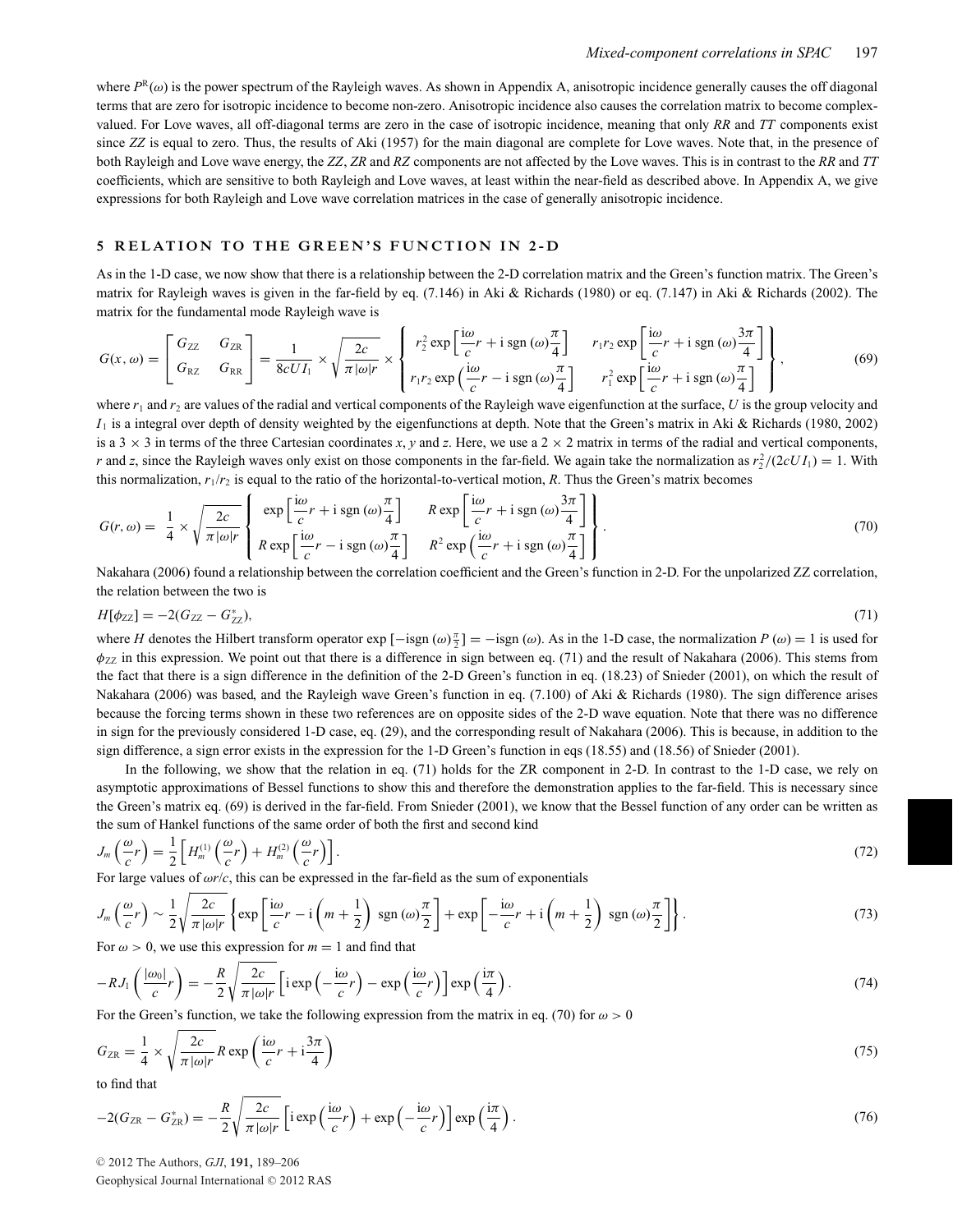Eqs (74) and (76) can be made equal to each other if eq. (74) is multiplied by a factor of −*i*. This factor is the Hilbert transform operator −isgn (ω) for the case we are currently considering,  $ω > 0$ . The equivalence we have just shown for  $ω > 0$  is demonstrated for  $ω < 0$  in Appendix C. Therefore, we have shown that

$$
H[\phi_{ij}] = -2(G_{ij} - G_{ij}^*)
$$
\n(77)

holds for all components of the correlation matrix and the Green's function matrix.

#### **6 RESILIENCY TO GHOSTS**

The ZR and RZ correlations have advantageous properties compared to the ZZ correlation in the presence of anisotropic ambient noise. We demonstrate these properties theoretically here, but this has also been shown observationally by Van Wijk *et al.* (2011). To investigate the robustness of the ZR correlation, we proceed in the manner of Nakahara (2006) and study the theoretical time-domain correlation functions within a cone of times prior to the arrival of the direct wave. Since a relationship exists between correlation functions and the Green's function, there should ideally be no high-amplitude arrivals prior to the direct wave. As we show here, such arrivals—called 'ghost' arrivals—do occur when the noise wavefield is highly anisotropic in the out-of-plane direction between two seismometers. The ghost arrivals are more pronounced in ZZ correlations compared to ZR correlations and as a result, the ZR correlations can be considered to be more robust.

The situation we consider is shown in Fig. 1, where two stations are subjected to highly directional seismic noise centred about the azimuth  $\phi_0$  and spanning an angular range of  $2\Delta$ . From Nakahara (2006), the time-domain expressions for the ZZ correlation and its Hilbert transform are given for  $|t| < r/c$  as

$$
\phi_{ZZ}(r,t) = \frac{1}{\pi} \sum_{m=0}^{m=\infty} \epsilon_m \operatorname{Re} \left[ \gamma_m \right] \frac{T_m(ct/r)}{\sqrt{(r/c)^2 - t^2}} \tag{78}
$$

and

$$
H[\phi_{ZZ}(r,t)] = \frac{2c}{\pi r} \sum_{m=1}^{m=\infty} \text{Re} \left[ \gamma_m \right] U_{m-1} \left( \frac{ct}{r} \right),\tag{79}
$$

where we take the azimuth between the stations to be 0°. In these expressions,  $T_m(ct/r)$  and  $U_m(i(t/r))$  are the *m*th order Chebyshev polynomials of the first kind and (*m* − 1)th order Chebyshev polynomials of the second kind, respectively. Nakahara (2006) showed that for a restricted angular range  $\Delta$  of incident energy in a cone centred about azimuth  $\phi_0$ , the coefficient  $\gamma_m$  is given by

$$
\text{Re}\left[\gamma_m\right] = \cos\left[m(\phi_0 - \psi)\right] \text{ sinc}\left(m\Delta\right). \tag{80}
$$

This result is also given in eq. (B1) in Appendix B along with other angular integrals for incident energy within a range of angles.

For the expression for the ZR correlation in the time domain, we take advantage of the fact that the main differences with the ZZ correlation are that the ZR correlation is

(i) Hilbert transformed compared to the ZZ correlation.

(ii) Multiplied by the ratio of the radial-to-vertical motion *R*.

(iii) Subject to a different  $\gamma_m$  coefficient given by eq. (61) instead of eq. (53).

Taking these differences into account, we find that the time-domain expressions for the ZR correlation and its Hilbert transform are given for  $|t| < r/c$  as

$$
\phi_{\text{ZR}}(r,t) = -\frac{2cR}{\pi r} \sum_{m=1}^{m=\infty} \text{Re} \left[ \gamma_m \right] U_{m-1} \left( \frac{ct}{r} \right)
$$
\n(81)

and

$$
H[\phi_{\rm ZR}(r,t)] = \frac{R}{\pi} \sum_{m=0}^{m=\infty} \epsilon_m \text{ Re }[\gamma_m] \frac{T_m(ct/r)}{\sqrt{(r/c)^2 - t^2}} \tag{82}
$$



**Figure 1.** Angles used to demonstrate the effect of anisotropic incidence on correlations.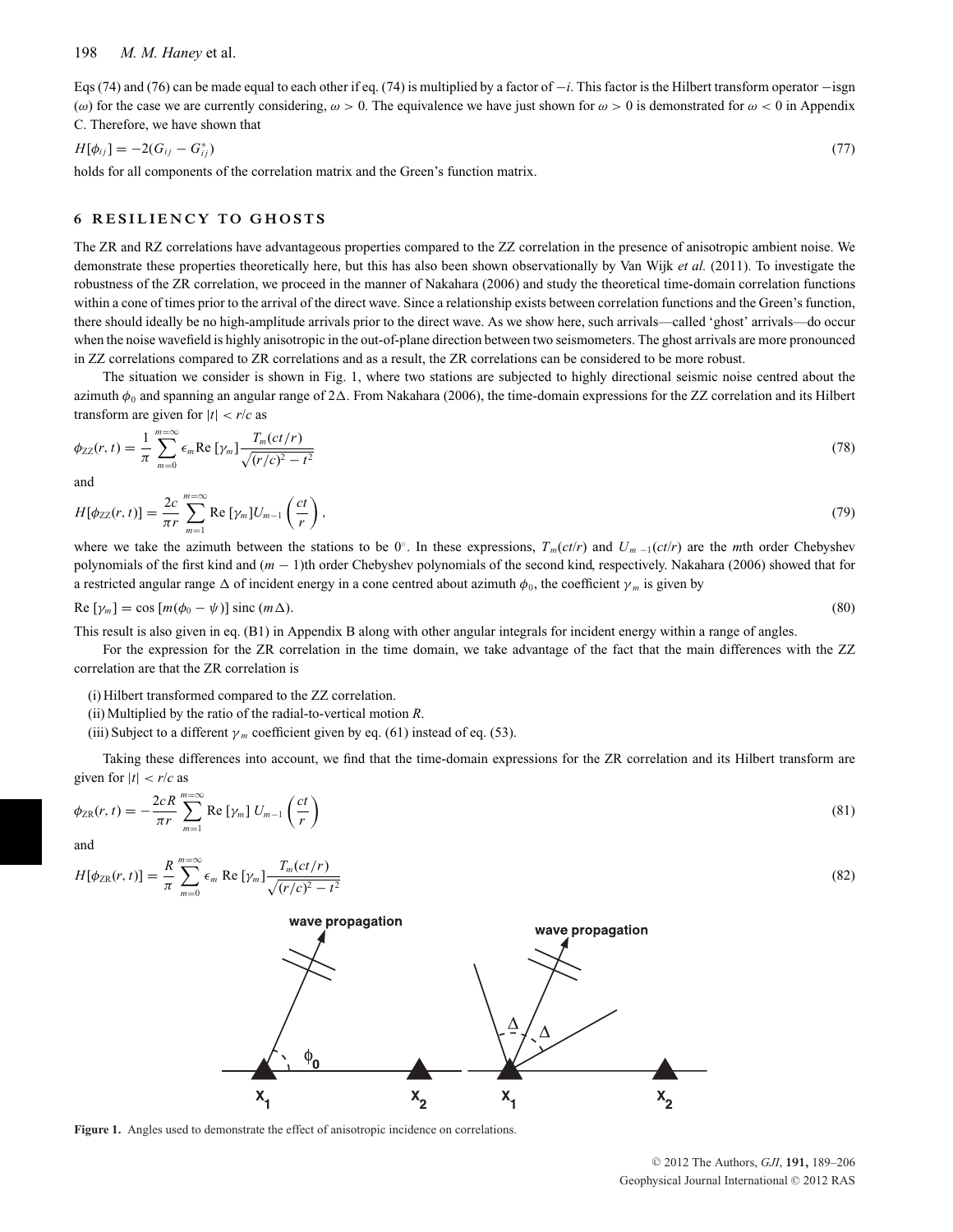

**Figure 2.** Comparison of ghosts in ZZ and ZR correlations for  $\phi_0 = 75°$  and four types of directional noise: isotropic incidence ( $\Delta = 180°$ ), incidence from a half-plane ( $\Delta = 90°$ ), a cone of angles given by  $\Delta = 30°$ , and a narrow cone of  $\Delta = 5°$ . The correlations  $\phi_{ZZ}$  and  $\phi_{ZR}$  are given as dashed lines, with their Hilbert transforms shown as solid lines. Time has been normalized by distance and phase velocity as in Nakahara (2006). A normalized time of unity is therefore equal to the arrival time of the direct wave between the stations.

with the coefficient  $\gamma_m$  derived from eq. (B2) in Appendix B and given as

$$
\operatorname{Re}\left[\gamma_m\right] = \frac{\cos\left[(m-1)(\phi_0 - \psi)\right]\operatorname{sinc}\left[(m-1)\Delta\right]}{2} + \frac{\cos\left[(m+1)(\phi_0 - \psi)\right]\operatorname{sinc}\left[(m+1)\Delta\right]}{2}.\tag{83}
$$

In Fig. 2, we evaluate and plot the theoretical expressions for the ZZ and ZR correlations and their Hilbert transforms in eqs (78), (79), (81) and (82) by taking terms in the summations up to  $m = 10000$ . The plots are shown for a noise azimuth of  $\phi_0 = 75°$  and four types of directional noise: isotropic incidence ( $\Delta = 180°$ ), incidence from a half-plane ( $\Delta = 90°$ ), a cone of angles given by  $\Delta = 30°$  and a narrow cone of  $\Delta = 5^\circ$ . Comparison of the ZZ and ZR correlations shows that the ZR correlation is less susceptible than ZZ to acausal ghost arrivals that develop for  $\Delta = 30^\circ$  and  $\Delta = 5^\circ$ . The resiliency to ghosts for ZR correlations is due to the  $\gamma_m$  coefficient in eq. (61). The polarization of the waves in the ZR case acts as a spatial filter that dampens the out-of-plane ghost arrivals. This makes the ZR correlations more desirable when considering relatively short time windows for the correlations, when the condition of isotropic incidence has a smaller likelihood of being satisfied. In practice, the length of the time window in time-lapse noise correlation studies involves a tradeoff between convergence to the ideal Green's function and the desire to have adequate time resolution. For example, in Haney (2009), correlations of infrasound noise averaged over 10 hr were able to detect day-long variations in sound speed due to changing atmospheric conditions. The robustness demonstrated in Fig. 2 means the ZR correlations are a better candidate for use in detecting time-lapse changes with seismic noise than ZZ correlations. Fig. 3 shows the case when the waves propagate perpendicular to the line of receivers, when  $\phi_0 = 90^\circ$ . The dampening effect of the acausal ghost arrivals is observed to be even more powerful for ZR compared to ZZ. Note that in the presence of both Rayleigh and Love wave noise, the ZZ and ZR correlations are unaffected by the Love waves, even in the near field when the two stations are within a wavelength of each other. Therefore, these results hold for general ambient noise conditions, when the noise is comprised of both Rayleigh and Love waves.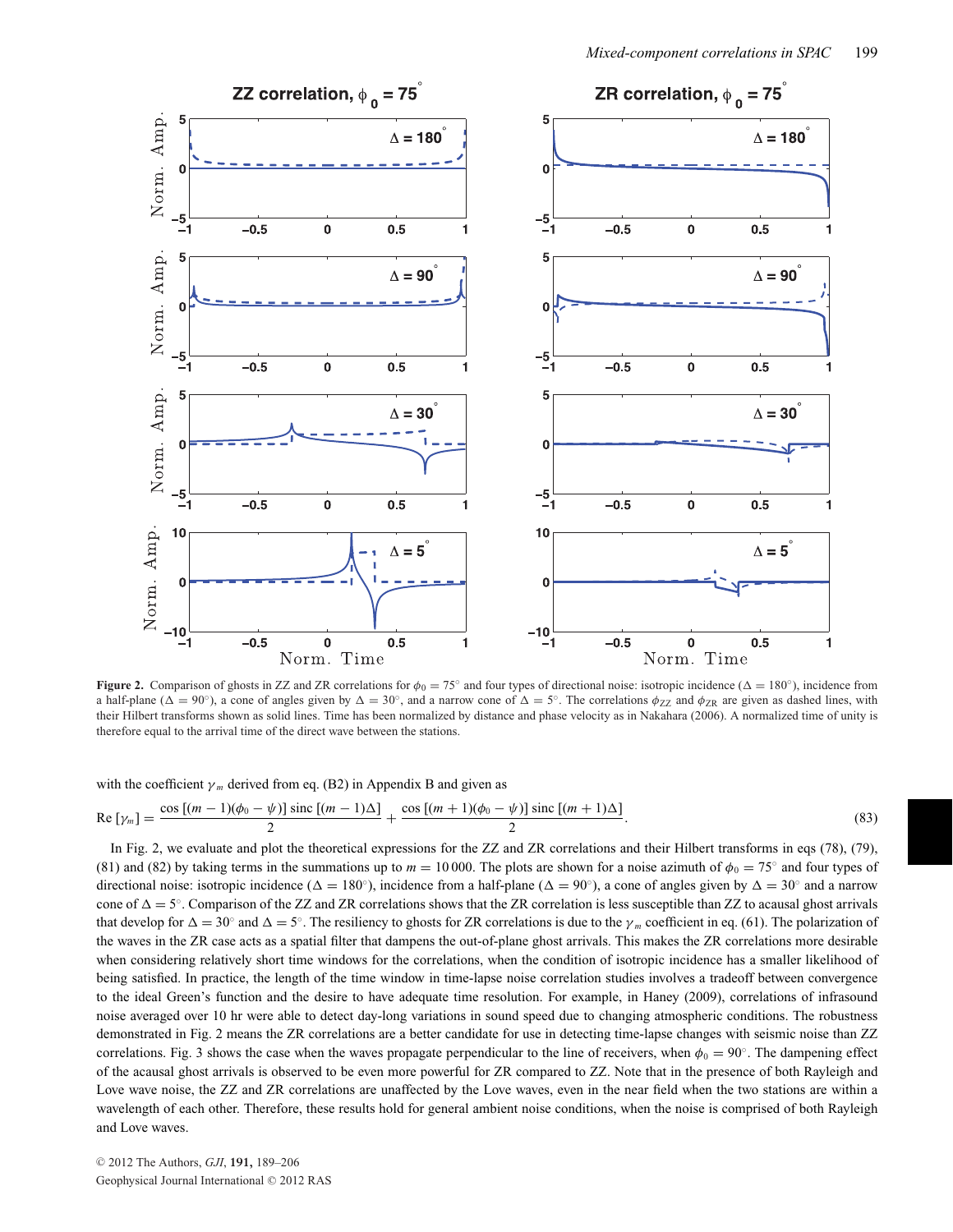

**Figure 3.** Comparison of ghosts in ZZ and ZR correlations for  $\phi_0 = 90^\circ$  and 4 types of directional noise: isotropic incidence ( $\Delta = 180^\circ$ ), incidence from a half-plane ( $\Delta = 90°$ ), a cone of angles given by  $\Delta = 30°$ , and a narrow cone of  $\Delta = 5°$ . The correlations  $\phi_{ZZ}$  and  $\phi_{ZR}$  are given as dashed lines, with their Hilbert transforms shown as solid lines. Time has been normalized by distance and phase velocity as in Nakahara (2006). A normalized time of unity is therefore equal to the arrival time of the direct wave between the stations.

#### **7 SPAC WITH ZR CORRELATIONS AT AKUTAN VOLCANO**

Recently, Ekström et al. (2009) demonstrated the connection between the SPAC method and time-domain correlations of ambient noise between vertical components (ZZ). Namely, the zeros of the real part of the spectrum can be associated with the zeros of the zeroth-order Bessel function. Here, we show that our results allow the same methodology to be applied to ZR correlations as well, by associating the zeros of the real part of the spectrum with the zeros of the first-order Bessel function.

We use data from two broadband, three-component seismometers located at Akutan Volcano, historically one of the most active volcanoes in the Aleutian Island chain (Lu *et al.* 2000). The two sensors, AKMO and AKLV, are both Guralp CMG-6TD instruments (Dixon *et al.* 2008) that exist within the network operated by the Alaska Volcano Observatory. The location of Akutan Island and the seismic stations are given in Fig. 4. We compute time-domain correlations between all components (*Z*, *N* and *E*) over 40 d beginning on 2007 November 1. The correlations are done in a manner that maintains the relative amplitudes between the three-components associated with a single station (Haney *et al.* 2011). This is accomplished by applying identical time-normalization and frequency-normalization filters to each of the three components. For the time-normalization, a moving average window of rms amplitude is computed at each time sample for each of the three components associated with a single station. We use a time-window of 10 s for the moving averages. A single time-normalization filter is formed from the maximum of the three moving-averages at each time sample. The three-component seismograms are then divided by the same value of the time-normalization filter at each time sample. Note that this balancing of amplitude in time normalization is impossible if the sign-bit type of normalization is applied to each of the three components individually. Hour-long time-normalized seismograms are then subjected to frequency normalization by forming smoothed versions of the amplitude spectra for each of the three components. The smoothing is done over a frequency range of 0.025 Hz. A frequency-normalization filter is formed from the maximum of the three smoothed amplitude spectra at each discrete frequency between 0.1 and 0.7 Hz. The spectra for each of the three components are then divided by the same frequency-normalization filter at each discrete frequency. Outside of this frequency band, the frequency spectrum of the signals are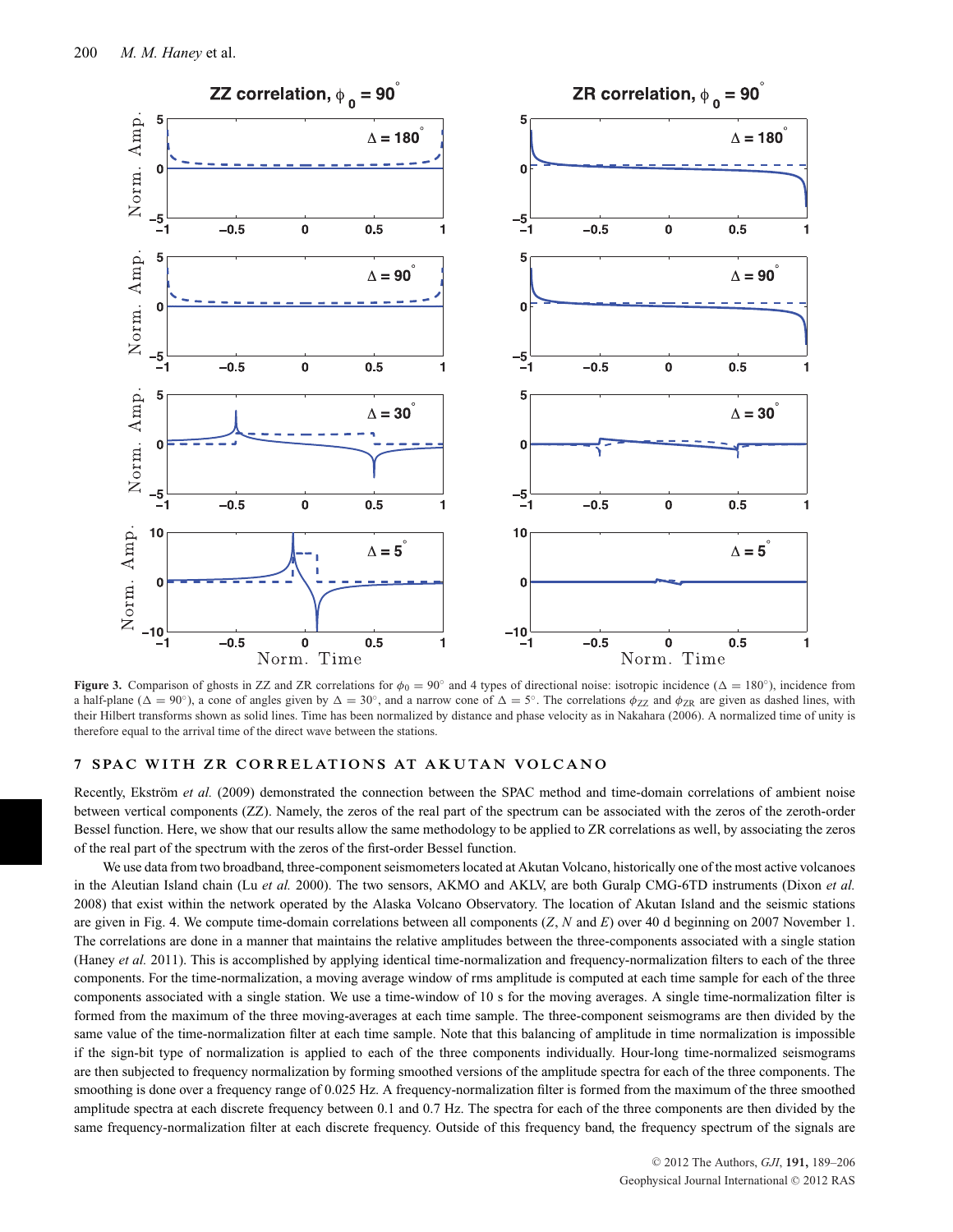

**Figure 4.** A regional map showing the location of Akutan Volcano (upper panel) and a local map of Akutan Island (lower panel). The locations of the two stations used to compute cross correlations are given on the local map. Bold contours are plotted at 0 and 850 m elevation; light contours are shown between 150 and 675 m elevation in intervals of 175 m. The highest contour line, at 850 m, clearly marks the location of the summit caldera at Akutan Volcano.

tapered to zero. Once the signals have been time and frequency normalized, all combinations of hour-long, three-component seismograms are correlated between the stations. Once we compute the correlation matrix between the stations in the (*Z*, *N*, *E*) coordinate system, we transform to  $(Z, R, T)$  by applying a tensor rotation

|  |  |  | $\begin{bmatrix} ZZ & ZR & ZT \end{bmatrix}$ $\begin{bmatrix} 1 & 0 & 0 \end{bmatrix}$ $\begin{bmatrix} ZZ & ZE & ZN \end{bmatrix}$ $\begin{bmatrix} 1 & 0 & 0 \end{bmatrix}$                                                                                                                                                     |  |  |  |  |  |      |
|--|--|--|-----------------------------------------------------------------------------------------------------------------------------------------------------------------------------------------------------------------------------------------------------------------------------------------------------------------------------------|--|--|--|--|--|------|
|  |  |  |                                                                                                                                                                                                                                                                                                                                   |  |  |  |  |  | (84) |
|  |  |  | $RZ \begin{bmatrix} RR & RT \\ TZ & TR & TT \end{bmatrix} = \begin{bmatrix} 0 & \cos \theta & \sin \theta \\ 0 & -\sin \theta & \cos \theta \end{bmatrix} \times \begin{bmatrix} EZ & EE & EN \\ NZ & RE & NN \end{bmatrix} \times \begin{bmatrix} 0 & \cos \theta & -\sin \theta \\ 0 & \sin \theta & \cos \theta \end{bmatrix}$ |  |  |  |  |  |      |

where  $\theta$  is the azimuth (in degrees counter-clockwise from east) between the stations. The importance of this type of processing is that the angular rotation can be performed after the cross-correlation step. This means that for an array of stations, the rotations into the  $(Z, R, T)$ coordinate system can be done on-the-fly after computing the correlations. Also note that, had the correlations not been done in such a way as to balance the three-component amplitudes, the rotation to the (*Z*, *R*, *T*) coordinate system would not have been accurate.

In Fig. 5, we plot the real part of the frequency spectrum of the time-domain correlations for both ZZ and ZR. It is clear that the zeros of ZZ and ZR do not coincide. This is expected since the zeros of the ZZ spectrum are associated with the zeros of the zeroth-order Bessel function, with the zeros of the ZR spectrum given by the first-order Bessel. Over the frequency band from 0.1 to 0.7, we pick four zeros in both the ZZ and ZR spectra, as shown in Fig. 5. We compute the phase velocities *c* at these zeros by setting the argument of the Bessel functions equal to their *k*th zero ω*<sup>k</sup> r*

$$
\frac{\omega_{k'}}{c} = z_{k},\tag{85}
$$

where  $r = 8.7$  km is the interstation distance and  $z_k$  is the *k*th zero of the zeroth or first order Bessel function, depending on whether ZZ or ZR is being analysed. It is clear from Fig. 5 that the lowermost frequency, 0.1 Hz, is low enough to capture the first zero crossing on the vertical component. For greater interstation distances, the lowermost frequency must be decreased in order to detect the first zero crossing. If seismic noise does not exist for lower frequencies, there can be some ambiguity in the association of zero-crossings with a particular zero.

We plot the computed phase velocities at Akutan in Fig. 6 along with the Rayleigh wave dispersion curve for a 1-D model of Okmok Volcano developed by Masterlark *et al.* (2010). The phase velocities at Akutan are in good agreement with the Okmok model, showing that the values are generally consistent with those obtained at a nearby volcano in the Aleutian Arc. Uncertainty estimates are also plotted for the phase velocities in Fig. 6. The errors are obtained by fitting lines to the ZZ and ZR spectra in the immediate vicinity of the zero crossings. Close to the zero-crossings, the spectra should be almost linear, just as a sine function is linear near its zero-crossings. From the linear fit, we obtain error estimates (variances) for the slope and the y-intercept directly as well as the covariance between the slope and y-intercept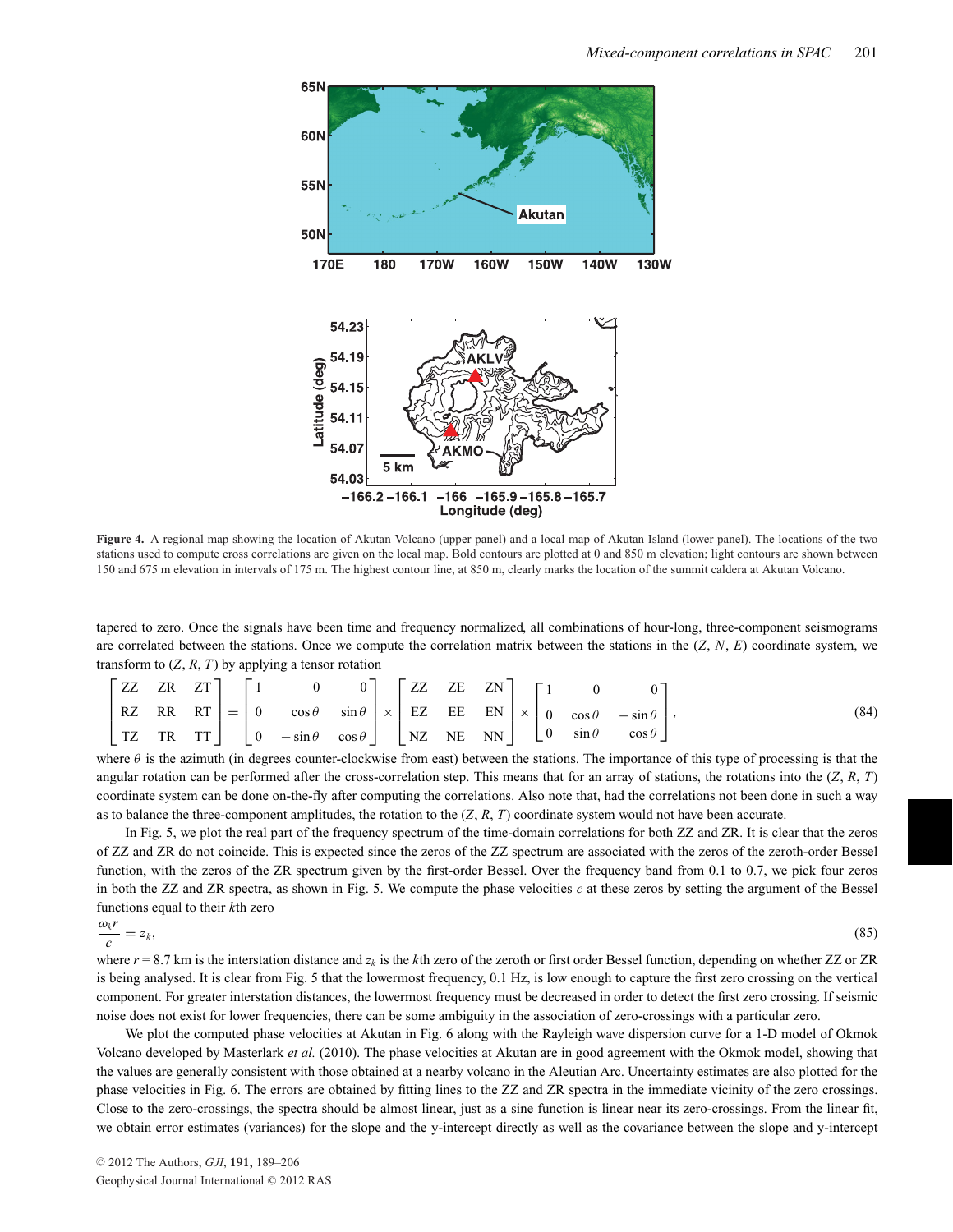

**Figure 5.** The real part of the frequency spectrum for the average time-domain correlation between stations AKMO and AKLV at Akutan Volcano for ZZ (top panel) and ZR (bottom panel). The spectrum is tapered to zero below 0.1 Hz. The zeros of the real part of the frequency spectrum are shown for both ZZ and ZR by vertical lines. Rayleigh wave phase velocities, measured at the locations of the zero crossings of ZZ and ZR, are shown in Fig. 6.



**Figure 6.** Rayleigh wave phase velocities at Akutan Volcano measured from the first four ZZ (red squares) and ZR (red circles) zero-crossings. The phase velocities are obtained by associating the ZZ zero-crossings with  $J_0$  and the ZR zero-crossings with  $J_1$ . Uncertainties in the phase velocities are also plotted as described in the text. The blue curve is the Rayleigh wave phase velocity dispersion curve for a 1-D model at nearby Okmok Volcano (Masterlark *et al.* 2010). The Okmok dispersion curve shows that the phase velocities obtained at Akutan volcano are consistent with structure inferred at a nearby volcano in the Aleutian Arc.

estimates. Finally, the errors for the *x*-intercept (i.e. zero-crossing), indicated by the symbol *p*, are estimated from the variances and covariance for the slope *m* and *y*-intercept *b* by simple propagation of errors

$$
\sigma_p^2 = \sigma_b^2 \left(\frac{\partial p}{\partial b}\right)^2 + \sigma_m^2 \left(\frac{\partial p}{\partial m}\right)^2 + 2 \cos_m b \left(\frac{\partial p}{\partial b}\right) \left(\frac{\partial p}{\partial m}\right),\tag{86}
$$

where the derivatives are computed according to the relation  $p = -b/m$ .

In Fig. 6, the phase velocity estimations from both ZZ and ZR correlations are overall consistent with each other and show a decreasing phase velocity with increasing frequency. Note how the values of phase velocity from the ZR correlations naturally interpolate the values from the ZZ correlation. The agreement between the ZZ and ZR measurements below 0.4 Hz supports the theoretical results derived in this paper. Above 0.4 Hz, there is some discrepancy between the phase velocities estimated from the ZZ and ZR correlations as the estimates from the ZR correlations appear to be slightly larger. This is likely related to the wavelength of the Rayleigh waves at 0.4 Hz approaching the interstation distance. For a nominal phase velocity of 2.5 km s−1, the wavelength at 0.4 Hz is 6.25 km which is comparable to the interstation distance of 8.7 km. The assumption that the subsurface is an effective homogeneous medium between the stations becomes progressively less applicable as the frequency increases and the wavelength becomes smaller than the interstation distance. At higher frequencies, ray-bending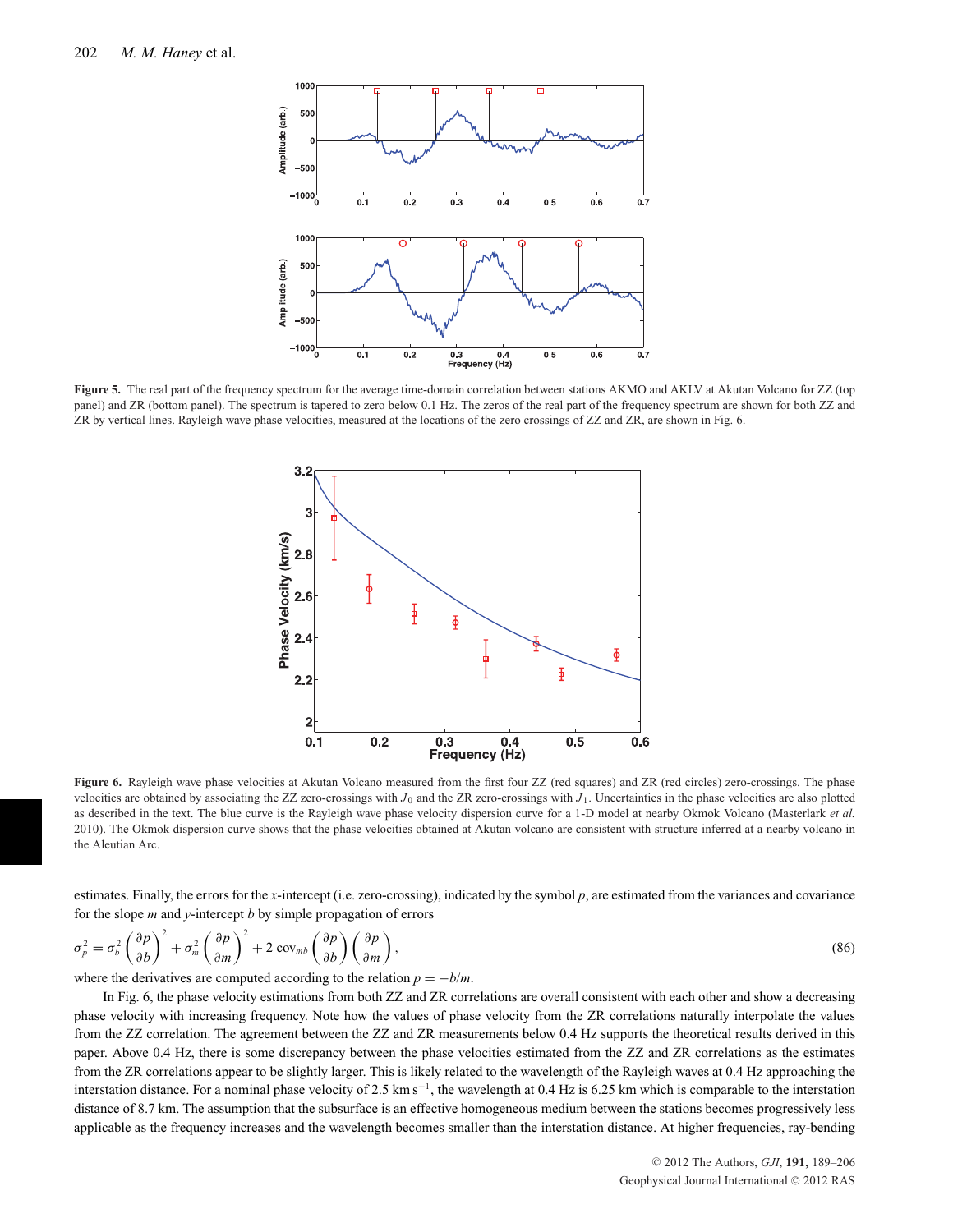and scattering may also become more important. Ray-bending, in particular, poses a problem since the ZR correlation assumes the azimuth and backazimuth of Rayleigh wave propagation between the stations are directed along the interstation azimuth. Another possible cause for the discrepancy at frequencies above 0.4 Hz is if the source distribution is not close to being isotropic and the zeros of the ZZ and ZR correlations are not determined simply from the first order term, either  $J_0$  for ZZ or  $J_1$  for ZR. These issues deserve further attention in future work.

Additional challenges for future work would involve fitting the observed spectra over the entire frequency band for a source power distribution and a generally anisotropic incident wavefield instead of only using the zeros of the spectra. Alternatively, the  $J_1$  dependence would be evident for the ZR correlation within a small-aperture array of several seismometers in which the spatial sampling was dense enough to observe the correlation coefficient as a function of interstation distance.

#### **8 CONCLUSION**

We have extended the SPAC method to the full matrix of correlation coefficients that exists between three-component seismometers. Applications of the theory include the use of ZR and RZ correlations within the SPAC methodology and the demonstration of increased robustness for ZR and RZ correlations in the presence of anisotropic noise distributions. A clear relationship exists between the time-domain correlations of ambient noise and the results of the SPAC method for the entire matrix of three-component correlation coefficients. Future topics to be explored include the extension of the 1-D and 2-D theories presented here to the 3-D case with *P* and *S* waves, inversion of the correlation spectra for the noise distribution, and the use of ZR and RZ correlations for imaging and monitoring the structure of the subsurface.

#### **ACKNOWLEDGMENTS**

MH thanks Professor Paul Michaels of Boise State University for initially giving him a copy of the 1957 paper by Aki. This manuscript has benefitted from comments by Bernard Chouet, Lapo Boschi, and an anonymous reviewer. This work was partially funded under NSF award EAR-1142154 and USGS/ARRA award G10AC00016.

#### **REFERENCES**

- Aki, K., 1957. Space and time spectra of stationary stochastic waves, with special reference to microtremors, *Bull. Earthq. Res. Inst. Tokyo Univ.,* **25,** 415–457.
- Aki, K., 1965. A note on the use of microseisms in determining the shallow structures of the Earth's crust, *Geophysics,* **30,** 665–666.
- Aki, K. & Richards, P., 1980. *Quantitative Seismology,* 1st edn, W. H. Freeman and Company, San Francisco, CA.
- Aki, K. & Richards, P., 2002. *Quantitative Seismology,* 2nd edn, W. H. Freeman and Company, San Francisco.
- Campillo, M. & Paul, A., 2003. Long-range correlations in the diffuse seismic coda, *Science,* **299,** 547–549.
- Chávez-García, F.J. & Luzón, F., 2005. On the correlation of seismic microtremors, *J. geophys. Res.,* **110,** B11313, doi:10.1029/ 2005JB003671.
- Chávez-García, F.J., Rodríguez, M. & Stephenson, W.R., 2005. An alternative approach to the SPAC analysis of microtremors: exploiting stationarity of noise, *Bull. seism. Soc. Am.,* **95,** 277–293.
- Cho, I. & Tada, T., 2006. A generic formulation for microtremor exploration methods using three-component records from a circular array, *Geophys. J. Int.,* **165,** 236–258.
- Chouet, B., 1996. New methods and future trends in seismological volcano monitoring, in *Monitoring and Mitigation of Volcano Hazards,* pp. 23–97, eds Scarpa, R. & Tilling, R.I., Springer, New York, NY.
- Chouet, B., De Luca, G., Milana, G., Dawson, P., Martini, M. & Scarpa, R., 1998. Shallow velocity structure of Stromboli Volcano, Italy, derived from small-aperture array measurements of strombolian tremor, *Bull. seism. Soc. Am.,* **88,** 653–666.
- Chouet, B., Dawson, P. & Arciniega-Ceballos, A., 2005. Source mechanism of Vulcanian degassing at Popocatépetl Volcano, Mexico, determined from waveform inversion of very long period signals, *J. geophys. Res.,* **110,** B07301, doi:10.1029/2004JB003524.
- Cox, H., 1973. Spatial correlation in arbitrary noise fields with application to ambient sea noise, *J. acoust. Soc. Am.,* **54,** 1289–1301.
- Dixon, J.P., Stihler, S.D. & Power, J.A., 2008. *Catalog of Earthquake Hypocenters at Alaskan Volcanoes: January 1 through December 31, 2007,* U.S. Geol. Surv. Data Ser., No. 367, U.S. Geological Survey, Reston, VA.
- Dorman, J. & Ewing, M., 1962. Numerical inversion of seismic surface wave dispersion data and crust-mantle structure in the New York-Pennsylvannia area, *J. geophys. Res.,* **67,** 5227–5241.
- Durand, S., Montagner, J.P., Roux, P., Brenguier, F., Nadeau, R.M. & Ricard, Y., 2011. Passive monitoring of anisotropy change associated with the Parkfield 2004 earthquake, *Geophys. Res. Lett.,* **38,** L13303, doi:10.1029/2011GL047875.
- Ekström, G., Nettles, M. & Abers, G.A., 2003. Glacial earthquakes, Science, **302**(5645), 622–624.
- Ekström, G., Abers, G.A. & Webb, S.C., 2009. Determination of surfacewave phase velocities across US Array from noise and Aki's spectral formulation, *Geophys. Res. Lett.,* **36,** doi:10.1029/2009GL039131.
- Ferrazzini, V., Aki, K. & Chouet, B., 1991. Characteristics of seismic waves composing Hawaiian volcanic tremor and gas-piston events observed by a near-source array, *J. geophys. Res.,* **96,** 6199–6209.
- Haney, M.M., 2009. Infrasonic ambient noise interferometry from correlations of microbaroms, *Geophys. Res. Lett.,* **36,** L19808, doi:10.1029/2009GL040179.
- Haney, M.M., 2010. Location and mechanism of very long period tremor during the 2008 eruption of Okmok Volcano from interstation arrival times, *J. geophys. Res.,* **115,** B00B05, doi:10.1029/2010JB007440.
- Haney, M.M., Nies, A., Masterlark, T., Needy, S. & Pedersen, R., 2011. Interpretation of Rayleigh-wave ellipticity observed with multicomponent passive seismic interferometry at Hekla Volcano, Iceland, *Leading Edge,* **30,** 526–531.
- Harmon, N., Rychert, C. & Gerstoft, P., 2010. Distribution of noise sources for seismic interferometry, *Geophys. J. Int.,* **183,** 1470–1484.
- Lin, F.-C., Moschetti, M.P. & Ritzwoller, M.H., 2008. Surface wave tomography of the western United States from ambient seismic noise: Rayleigh and Love wave phase velocity maps, *Geophys. J. Int.,* **173,** 281–298.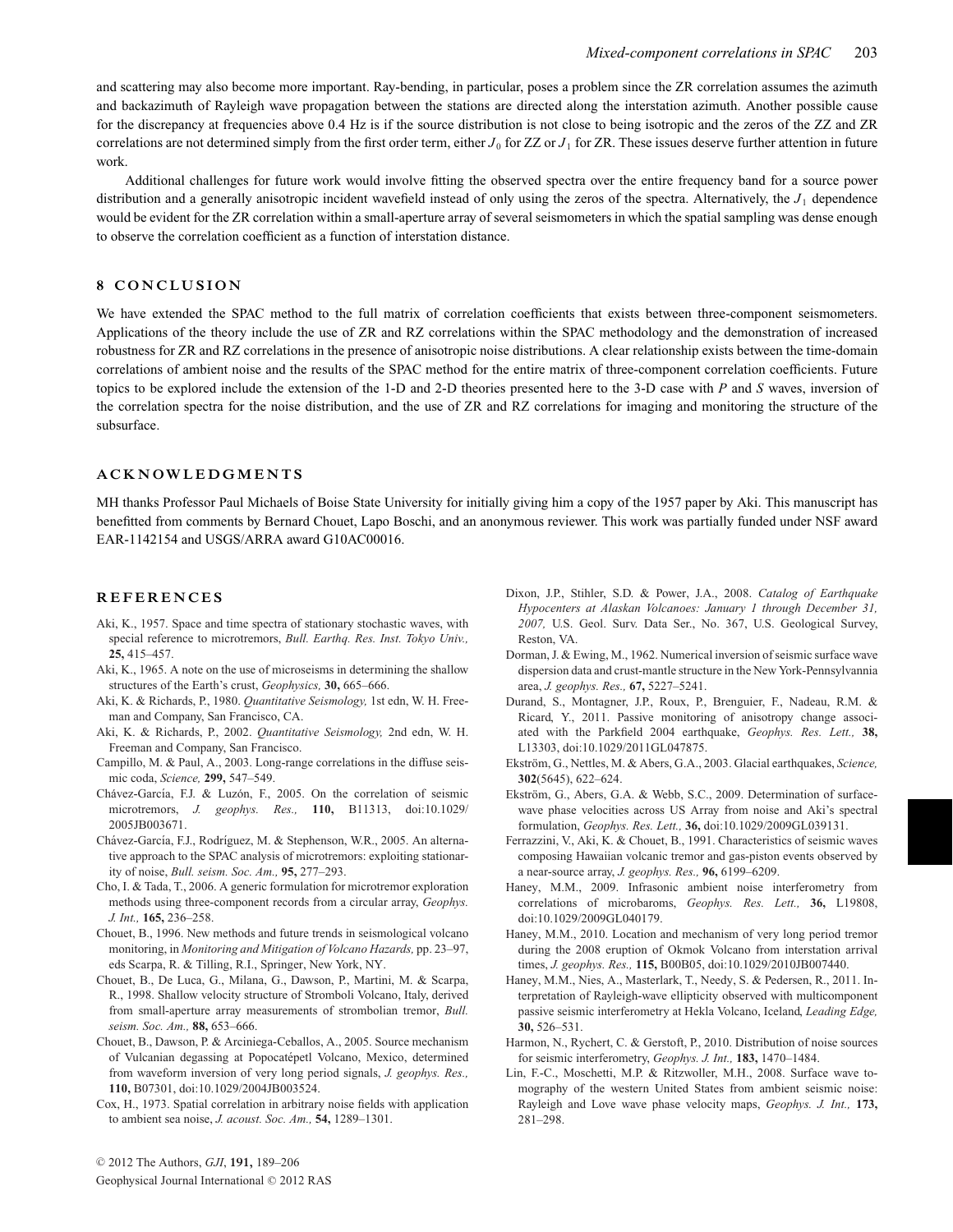- Lobkis, O.I. & Weaver, R.L., 2001. On the emergence of the Greens function in the correlations of a diffuse field, *J. acoust. Soc. Am.,* **110,** 3011– 3017.
- Lu, Z., Wicks, C., Jr, Power, J.A. & Dzurisin, D., 2000. Ground deformation associated with the March 1996 earthquake swarm at Akutan volcano, Alaska, revealed by satellite radar interferometry, *J. geophys. Res.,* **105**(B9), 21 483–21 495.
- Masterlark, T., Haney, M., Dickinson, H., Fournier, T. & Searcy, C., 2010. Rheologic and structural controls on the deformation of Okmok Volcano, Alaska: FEMs, InSAR, and ambient noise tomography, *J. geophys. Res.,* **115,** B02409, doi:10.1029/2009JB006324.
- Muyzert, E., 2007a. Seabed property estimation from ambient-noise recordings. Part 1: compliance and Scholte wave phase-velocity measurements, *Geophysics,* **72,** U21–U26.
- Muyzert, E., 2007b. Seabed property estimation from ambient-noise recordings. Part 2: Scholte-wave spectral-ratio inversion, *Geophysics,* **72,** U47–U53.
- Nakahara, H., 2006. A systematic study of theoretical relations between spatial correlation and Green's function in one-, two-, and three-dimensional random scalar wavefields, *Geophys. J. Int.,* **167,** 1097–1105.
- Okada, H., 2003. *The Microtremor Survey Method,* Geophys. Monogr. No. 12, Society of Exploration Geophysicists, Tulsa, OK.
- Prieto, G.A., Lawrence, J.F. & Beroza, G.C., 2009. Anelastic Earth structure from the coherency of the ambient seismic field, *J. geophys. Res.,* **114,** B07303, doi:10.1029/2008JB006067.
- Rhie, J. & Romanowicz, B., 2004. Excitation of Earth's continuous free oscillations by atmosphere-ocean-seafloor coupling, *Nature,* **431**(7008), 552–556.
- Roux, P., 2009. Passive seismic imaging with directive ambient noise: application to surface waves and the San Andreas Fault in Parkfield, CA, *Geophys. J. Int.,* **179,** 367–373.
- Roux, P., Wathelet, M. & Roueff, A., 2011. The San Andreas Fault revisited through seismic-noise and surface-wave tomography, *Geophys. Res. Lett.,* **38,** L13319, doi:10.1029/2011GL047811.
- Saccorotti, G., Chouet, B. & Dawson, P., 2003. Shallow-velocity models at the Kilauea Volcano, Hawaii, determined from array analyses of tremor wavefields, *Geophys. J. Int.,* **152,** 633–648.
- Snieder, R., 2001. *A Guided Tour of Mathematical Methods for the Physical Sciences,* Cambridge University Press, Cambridge.
- Snieder, R., 2002. Scattering of surface waves, in *Scattering and Inverse Scattering in Pure and Applied Science,* pp. 562–577, eds Pike, R. & Sabatier, P., Academic Press, San Diego, CA.
- Snieder, R., Fan, Y., Slob, E. & Wapenaar, K., 2010. Equipartitioning is not sufficient for Green's function extraction, *Earthq. Sci.,* **23,** 403–415.
- Stehly, L., Campillo, M. & Shapiro, N., 2007. Travel time measurements from noise correlation: stability and detection of instrumental errors, *Geophys. J. Int.,* **171,** 223–230.
- Tada, T. & Cho, I., 2007. Beyond the SPAC method: Exploiting the wealth of circular-array methods for microtremor exploration, *Bull. seism. Soc. Am.,* **97,** 2080–2095.
- Tanimoto, T. & Alvizuri, C., 2006. Inversion of the HZ ratio of microseisms for S-wave velocity, *Geophys. J. Int.,* **165,** 323–335.
- Teal, P.D., Abhayapala, T.D. & Kennedy, R.A., 2002. Spatial correlation for general distributions of scatterers, *IEEE Signal Process. Lett.,* **9,** 305–308.
- Tsai, V.C., 2009. On establishing the accuracy of noise tomography travel-time measurements in a realistic medium, *Geophys. J. Int.,* **178,** 1555–1564.
- Tsai, V.C. & Moschetti, M.P., 2010. An explicit relationship between timedomain noise correlation and spatial autocorrelation (SPAC) results, *Geophys. J. Int.,* **182,** 454–460.
- Van Wijk, K., Mikesell, T.D., Schulte-Pelkum, V. & Stachnik, J., 2011. Estimating the Rayleigh-wave impulse response between seismic stations with the cross terms of the Green tensor, *Geophys. Res. Lett.,* **38,** L16301, doi:10.1029/2011GL047442.
- Zobin, V.M., Plascencia, I., Reyes, G. & Navarro, C., 2009. The characteristics of seismic signals produced by lahars and pyroclastic flows: Volcán de Colima, México, *J. Volc. Geotherm. Res.*, 179(1-2), 157– 167.

#### **APPENDIX A: GENERAL FORM FOR ANISOTROPIC INCIDENCE**

For Rayleigh waves, the expression for the correlation function for generally anisotropic incidence is the following:

$$
\phi_{ij} = P^{\mathbb{R}}(\omega_0) M_{ij} \sum_{m=0}^{\infty} \epsilon_m i^m J_m \left(\frac{\omega_0}{c} r\right) \text{Re} \left[\gamma_m^{ij}\right],\tag{A1}
$$

where  $P^R(\omega_0)$  is the power spectrum of the Rayleigh waves, the indices *i*, *j* take on values of either Z, R or T,  $M_{ii}$  is a multiplier given by

 $M_{ZZ} = 1$  $M_{\text{ZR}} = M_{\text{ZT}} = Ri \text{ sgn}(\omega_0)$  $M_{\text{RZ}} = M_{\text{TZ}} = -Ri \text{ sgn}(\omega_0)$  $M_{\text{RR}} = M_{\text{RT}} = M_{\text{TR}} = M_{\text{TT}} = R^2$  (A2) and the angular integrals are given by  $\gamma_m^{ZZ} = \frac{1}{2\pi}$  $\int_{0}^{2\pi} p(\theta) \exp \left[-im(\theta - \psi)\right] d\theta$ 0

$$
\gamma_m^{ZR} = \gamma_m^{RZ} = \frac{1}{2\pi} \int_0^{2\pi} p(\theta) \cos(\theta - \psi) \exp[-im(\theta - \psi)] d\theta
$$
  
\n
$$
\gamma_m^{ZT} = \gamma_m^{TZ} = \frac{1}{2\pi} \int_0^{2\pi} p(\theta) \sin(\theta - \psi) \exp[-im(\theta - \psi)] d\theta
$$
  
\n
$$
\gamma_m^{RR} = \frac{1}{2\pi} \int_0^{2\pi} p(\theta) \cos^2(\theta - \psi) \exp[-im(\theta - \psi)] d\theta
$$
  
\n
$$
\gamma_m^{TT} = \frac{1}{2\pi} \int_0^{2\pi} p(\theta) \sin^2(\theta - \psi) \exp[-im(\theta - \psi)] d\theta
$$
  
\n
$$
\gamma_m^{RT} = \gamma_m^{TR} = \frac{1}{2\pi} \int_0^{2\pi} p(\theta) \sin(\theta - \psi) \cos(\theta - \psi) \exp[-im(\theta - \psi)] d\theta.
$$
\n(A3)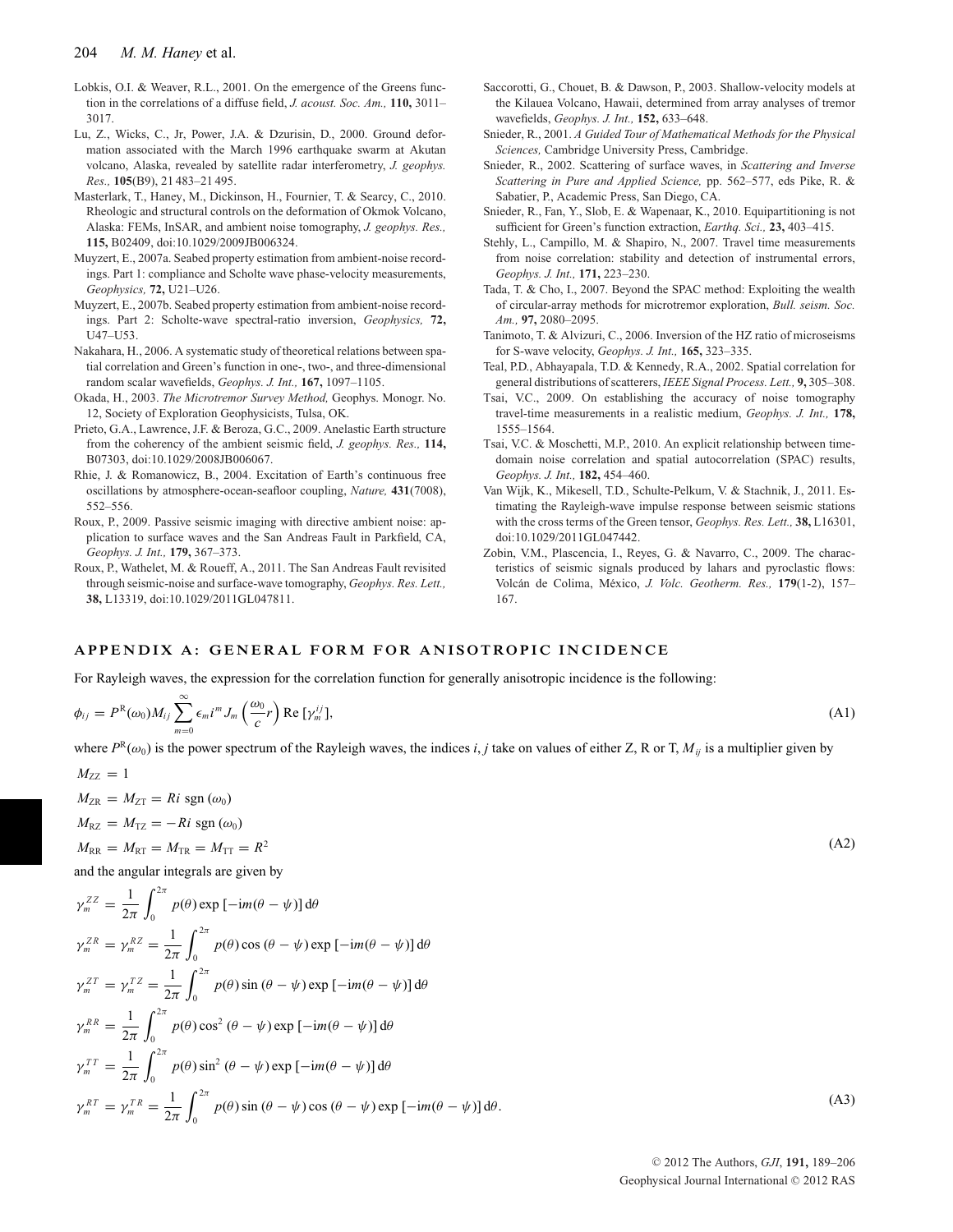In the above expressions, *R* is the ratio of the horizontal-to-vertical motion. Also, note that the factor isgn  $(\omega_0)$  does not appear for  $M_{\rm RR}$ ,  $M_{\rm RT}$ ,  $M_{\rm TR}$  and  $M_{\rm TT}$  since the radial and transverse motions are not elliptically polarized, as is the case for the vertical and either of the horizontal motions.

For Love waves, the vertical displacement is zero and the horizontal displacements are

$$
u_r(r, \psi, t) = \sum_{n} \sum_{m} A_{nm} \sin (\theta_m - \psi) \exp \left[ i \rho_n r \cos (\theta_m - \psi) \right] \sin (c \rho_n t) + \sum_{n} \sum_{m} -\frac{B_{nm}}{c \rho_n} \sin (\theta_m - \psi) \exp \left[ i \rho_n r \cos (\theta_m - \psi) \right] \cos (c \rho_n t), \tag{A4}
$$

and

$$
u_{\psi}(r, \psi, t) = \sum_{n} \sum_{m} A_{nm} \cos (\theta_{m} - \psi) \exp \left[i \rho_{n} r \cos (\theta_{m} - \psi)\right] \sin (c \rho_{n} t) + \sum_{n} \sum_{m} \frac{B_{nm}}{c \rho_{n}} \cos (\theta_{m} - \psi) \exp \left[i \rho_{n} r \cos (\theta_{m} - \psi)\right] \cos (c \rho_{n} t). \tag{A5}
$$

Applying the analysis to the RR, RT, TR and TT correlations gives the following general form

$$
\phi_{ij} = P^{\mathsf{L}}(\omega_0) \sum_{m=0}^{\infty} \epsilon_m i^m J_m \left(\frac{\omega_0}{c} r\right) \text{Re} \left[\gamma_m^{ij}\right] \tag{A6}
$$

where  $P^L(\omega_0)$  is the power spectrum of the Love waves, the indices *i*, *j* take on values of either R or T, and the angular integrals are given by

$$
\gamma_m^{RR} = \frac{1}{2\pi} \int_0^{2\pi} p(\theta) \sin^2(\theta - \psi) \exp\left[-im(\theta - \psi)\right] d\theta
$$
  
\n
$$
\gamma_m^{TT} = \frac{1}{2\pi} \int_0^{2\pi} p(\theta) \cos^2(\theta - \psi) \exp\left[-im(\theta - \psi)\right] d\theta
$$
  
\n
$$
\gamma_m^{RT} = \gamma_m^{TR} = \frac{1}{2\pi} \int_0^{2\pi} p(\theta) \sin(\theta - \psi) \cos(\theta - \psi) \exp\left[-im(\theta - \psi)\right] d\theta.
$$
\n(A7)

#### **APPENDIX B: ANGLE INTEGRALS OVER AN INTERVAL**

For incident energy that is constant  $(p(\theta) = 1)$  over an angular range of  $2\Delta$  centred on the angle  $\phi_0$ , the angular integrals are given by the following expressions. The azimuth between the seismometers is denoted by  $\psi$ .

$$
\gamma_m^{ZZ} = \frac{1}{2\Delta} \int_{\phi_0 - \Delta}^{\phi_0 + \Delta} \exp\left[-\mathrm{i}m(\theta - \psi)\right] \mathrm{d}\theta = \exp\left[-\mathrm{i}m(\phi_0 - \psi)\right] \mathrm{sinc}\left(m\Delta\right). \tag{B1}
$$

$$
\gamma_m^{ZR} = \frac{1}{2\Delta} \int_{\phi_0 - \Delta}^{\phi_0 + \Delta} \cos\left(\theta - \psi\right) \exp\left[-\mathrm{i}m(\theta - \psi)\right] d\theta = \frac{\exp\left[-\mathrm{i}\left(m - 1\right)\left(\phi_0 - \psi\right)\right] \operatorname{sinc}\left[\left(m - 1\right)\Delta\right]}{2} + \frac{\exp\left[-\mathrm{i}\left(m + 1\right)\left(\phi_0 - \psi\right)\right] \operatorname{sinc}\left[\left(m + 1\right)\Delta\right]}{2}.\tag{B2}
$$

$$
\gamma_m^{ZT} = \frac{1}{2\Delta} \int_{\phi_0 - \Delta}^{\phi_0 + \Delta} \sin(\theta - \psi) \exp\left[-im(\theta - \psi)\right] d\theta = -i \frac{\exp\left[-i(m-1)(\phi_0 - \psi)\right] \operatorname{sinc}\left[(m-1)\Delta\right]}{2}
$$
  
+ 
$$
i \frac{\exp\left[-i(m+1)(\phi_0 - \psi)\right] \operatorname{sinc}\left[(m+1)\Delta\right]}{2}.
$$
 (B3)

$$
\gamma_m^{\text{RT}} = \frac{1}{2\Delta} \int_{\phi_0 - \Delta}^{\phi_0 + \Delta} \sin(\theta - \psi) \cos(\theta - \psi) \exp\left[-\mathrm{i}m(\theta - \psi)\right] d\theta = -\mathrm{i} \frac{\exp\left[-\mathrm{i}\left(m - 2\right)\left(\phi_0 - \psi\right)\right] \operatorname{sinc}\left[\left(m - 2\right)\Delta\right]}{4} + \mathrm{i} \frac{\exp\left[-\mathrm{i}\left(m + 2\right)\left(\phi_0 - \psi\right)\right] \operatorname{sinc}\left[\left(m + 2\right)\Delta\right]}{4}.\tag{B4}
$$

$$
\gamma_m^{\rm RR} = \frac{1}{2\Delta} \int_{\phi_0 - \Delta}^{\phi_0 + \Delta} \cos^2\left(\theta - \psi\right) \exp\left[-\mathrm{i}m(\theta - \psi)\right] \mathrm{d}\theta = \frac{\exp\left[-\mathrm{i}\left(m - 2\right)\left(\phi_0 - \psi\right)\right] \sin\left[\left(m - 2\right)\Delta\right]}{4} + \frac{\exp\left[-\mathrm{i}\left(m + 2\right)\left(\phi_0 - \psi\right)\right] \sin\left[\left(m + 2\right)\Delta\right]}{4} \tag{B5}
$$

$$
\gamma_m^{\text{TT}} = \frac{1}{2\Delta} \int_{\phi_0 - \Delta}^{\phi_0 + \Delta} \sin^2(\theta - \psi) \exp\left[-\mathrm{i}m(\theta - \psi)\right] \mathrm{d}\theta = -\frac{\exp\left[-\mathrm{i}\left(m - 2\right)(\phi_0 - \psi)\right] \mathrm{sinc}\left[\left(m - 2\right)\Delta\right]}{4} + \frac{\exp\left[-\mathrm{i}m(\phi_0 - \psi)\right] \mathrm{sinc}\left(m\Delta\right)}{2}
$$
\n
$$
-\frac{\exp\left[-\mathrm{i}\left(m + 2\right)(\phi_0 - \psi)\right] \mathrm{sinc}\left[\left(m + 2\right)\Delta\right]}{4}.
$$
\n(B6)

© 2012 The Authors, *GJI*, 191, 189-206 Geophysical Journal International © 2012 RAS